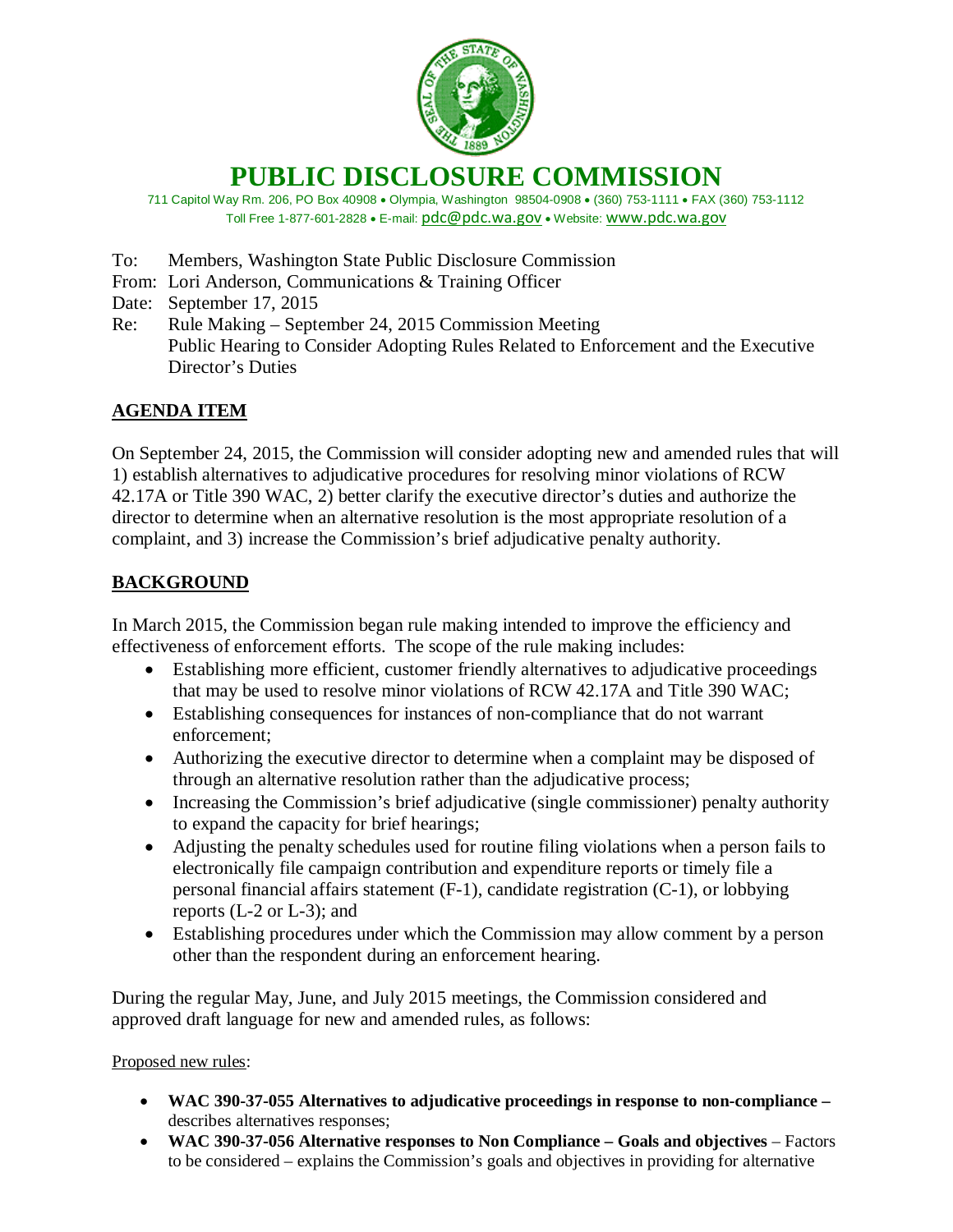Members, Washington State Public Disclosure Commission September 17, 2015 Page 2

> responses to non-compliance, and the factors and considerations that the executive director may weigh in authorizing an alternative response;

- **WAC 390-37-057 Notices of correction – process** establishes procedures for notices of correction as an alternative response to non-compliance; and
- **WAC 390-37-058 Deferred enforcement – Process** establishes procedures for deferred enforcement as an alternative response to non-compliance.

## Proposed amended rules:

- **WAC 390-12-200 Public disclosure commission – Executive Director** authorizes the executive director to determine when appropriate and authorize enforcement alternatives to resolve complaints and better clarifies current duties;
- **WAC 390-37-010 Enforcement procedures – general** inserts references to alternative resolution methods;
- **WAC 390-37-030 Enforcement procedures – Citizen complaints filed with the commission** establishes procedures under which the Commission may allow comment by a person other than the respondent during an enforcement hearing
- **WAC 390-37-050 Enforcement procedures – Respondent's notice of complaint** authorizes the Executive Director to determine when appropriate and authorize an enforcement clarifies that any alternative response issued prior to the respondent's notice will be confirmed in the notice;
- **WAC 390-37-060 Enforcement procedures – Alternative responses to non-compliance**  Investigation of complaints – Initiation of hearing (adjudicative proceeding) – authorizes the executive director to issue an alternative response and clarifies the Commission's policy concerning inspection and copying of records collected during an investigation and provides for timely notice of an adjudicative proceeding to the complainant;
- **WAC 390-37-070 Enforcement procedures – Complaints dismissed by executive director** authorizes alternative responses to be used without first obtaining concurrence of the chair or a designee;
- **WAC 390-37-090 Informal settlement – Cases resolvable by stipulation prior to an enforcement hearing (adjudicative proceeding), or by other alternative dispute mechanisms** – provides for timely submission of stipulations as to facts, violations, or penalty;
- **WAC 390-37-103 Commission options following receipt of a staff report on alleged violations** – clarifies that the Commission may direct staff to issue an alternative response based on a report of investigation;
- **WAC 390-37-140 Brief enforcement hearings (adjudicative proceedings) – Authority** increases the brief adjudicative penalty from \$500 to \$1,000;
- **WAC 390-37-142 Brief enforcement hearings (adjudicative proceeding) – Procedure** clarifies that a respondent may waive a brief hearing by entering into a statements of understanding;
- **WAC 390-37-155 Electronic filing brief enforcement hearing penalty schedule** increases penalty amounts;
- **WAC 390-37-160 Statement of financial affairs (F-1) penalty schedule** increases penalty amounts;
- **WAC 390-37-165 Candidate registration statement (C-1) candidate statement of financial affairs (F-1) Penalty schedule** – increases penalty amounts;
- **WAC 390-37-170 Lobbyist monthly expense report (L-) penalty schedule** increases penalty amounts;
- **WAC 390-37-175 Lobbyist employer report (L-3) penalty schedule** increases penalty amounts;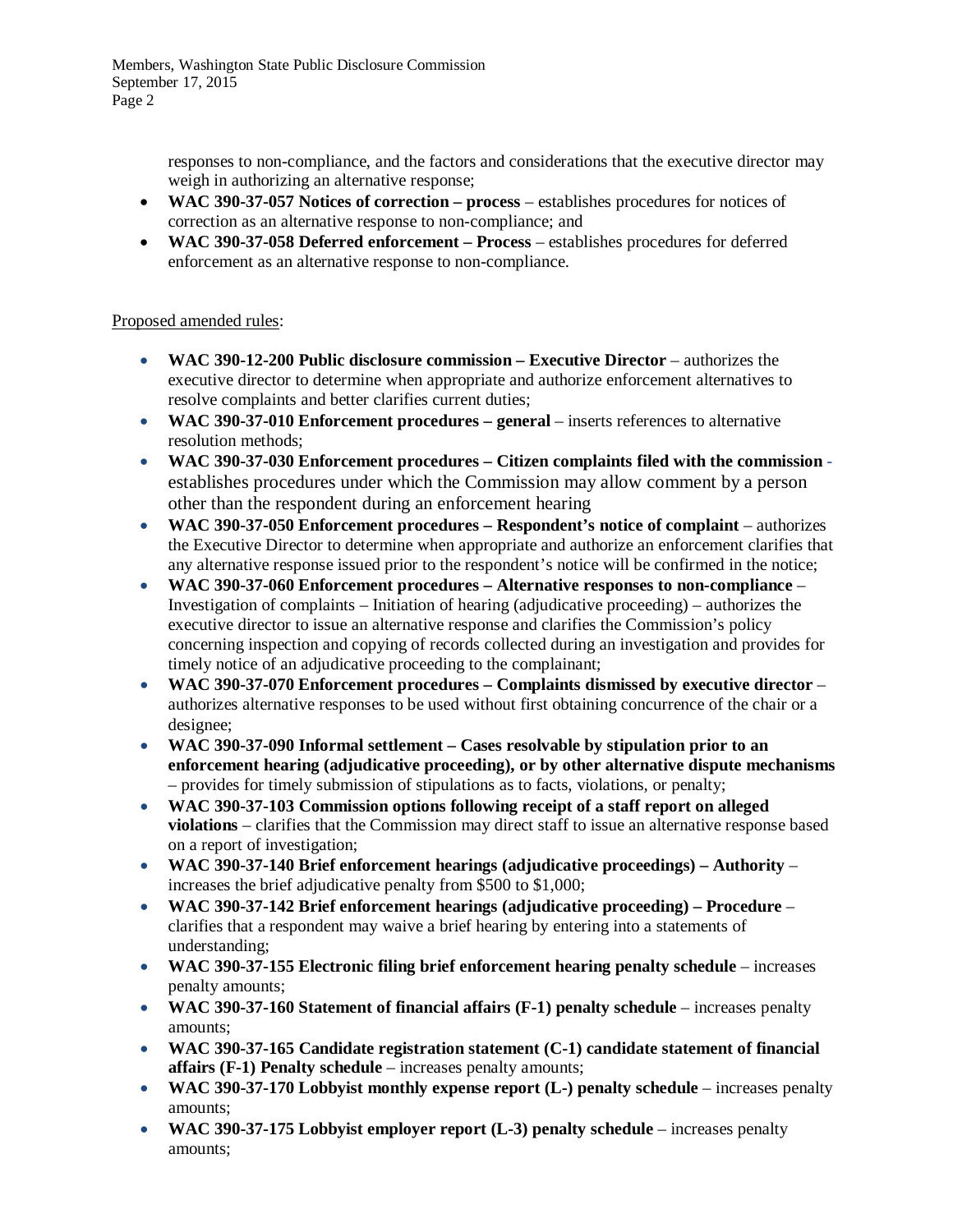Members, Washington State Public Disclosure Commission September 17, 2015 Page 3

- **WAC 390-37-182 Penalty factors** aligns the language of the Commission's penalty factors rule to proposed new WAC 390-37-056;
- **WAC 390-32-030 Complaint Publication – Fair campaign practices code – Alternative to investigation or adjudicative proceeding** – provide an alternative response to non-compliance similar to the Fair Campaign Practices Code complaint publication process.

Stakeholders were invited to participate in Commission meetings. Additionally, stakeholder comment for certain related subjects was solicited in April through an online survey.

The September 24 hearing was noted in the State Register, distributed September 2, 2015. Copies of the hearing notices are attached. No additional comments were received after publication.

## **COMMISSION ACTION**

Staff requests the Commission adopt the proposed amendments and new rules described above. Any rules adopted on September 24 will take effect 31 days after filing with the Code Reviser.

| Attachments: WSR 15-17-133 |
|----------------------------|
| Proposed new rules $-$     |

| Proposed new rules –     | WAC 390-37-055 |
|--------------------------|----------------|
|                          | WAC 390-37-056 |
|                          | WAC 390-37-057 |
|                          | WAC 390-37-058 |
| Proposed amended rules – | WAC 390-12-200 |
|                          | WAC 390-37-010 |
|                          | WAC 390-37-030 |
|                          | WAC 390-37-050 |
|                          | WAC 390-37-060 |
|                          | WAC 390-37-070 |
|                          | WAC 390-37-090 |
|                          | WAC 390-37-103 |
|                          | WAC 390-37-140 |
|                          | WAC 390-37-142 |
|                          | WAC 390-37-155 |
|                          | WAC 390-37-160 |
|                          | WAC 390-37-165 |
|                          | WAC 390-37-170 |
|                          | WAC 390-37-175 |
|                          | WAC 390-37-182 |
|                          | WAC 390-32-030 |
|                          |                |

WSR 15-17-134 Proposed amendment to WAC 390-12-200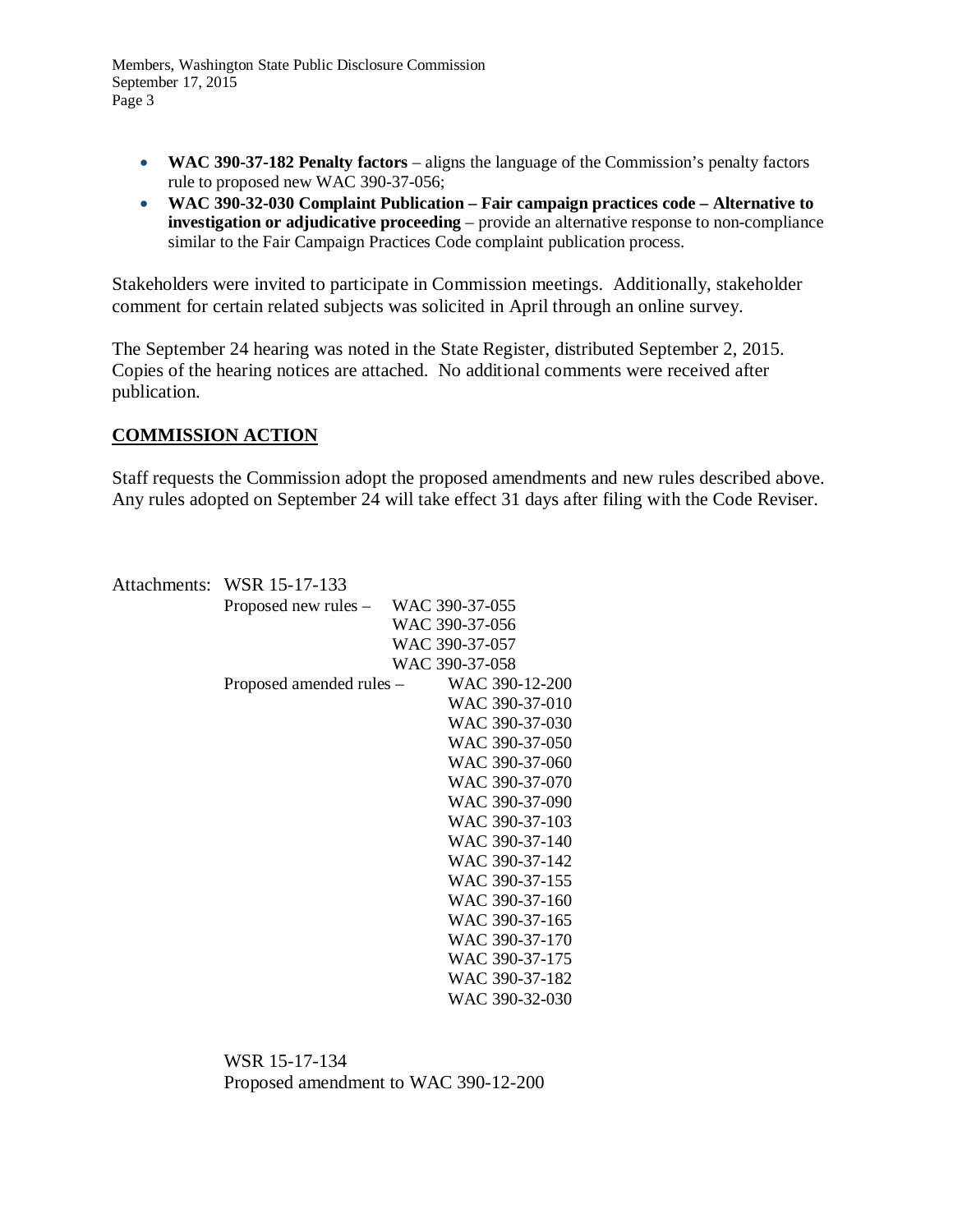|                                                                                                                                                                                                                                                                                                                                                                                                                                                                                                                                                                                                                                                                                                                                                                                          | <b>PROPOSED RULE MAKING</b>                                                                                                                                                                                                  |                                                                          |  |
|------------------------------------------------------------------------------------------------------------------------------------------------------------------------------------------------------------------------------------------------------------------------------------------------------------------------------------------------------------------------------------------------------------------------------------------------------------------------------------------------------------------------------------------------------------------------------------------------------------------------------------------------------------------------------------------------------------------------------------------------------------------------------------------|------------------------------------------------------------------------------------------------------------------------------------------------------------------------------------------------------------------------------|--------------------------------------------------------------------------|--|
| Agency: Public Disclosure Commission                                                                                                                                                                                                                                                                                                                                                                                                                                                                                                                                                                                                                                                                                                                                                     |                                                                                                                                                                                                                              | Do NOT use for expedited rule making                                     |  |
| $X$ Preproposal Statement of Inquiry was filed as WSR $15$ -09-101; or<br>Expedited Rule Making--Proposed notice was filed as WSR __________; or<br>Proposal is exempt under RCW 34.05.310(4) or 34.05.330(1).                                                                                                                                                                                                                                                                                                                                                                                                                                                                                                                                                                           |                                                                                                                                                                                                                              | X Original Notice<br>Supplemental Notice to WSR __<br>Continuance of WSR |  |
| Title of rule and other identifying information: (Describe Subject) Proposed new rules: WAC 390-37-055 Alternatives to<br>adjudicative proceedings in response to non-compliance; WAC 390-37-056 Alternative responses to Non Compliance – Goals and<br>objectives - Factors to be considered; WAC 390-37-057 Notices of correction - process; and WAC 390-37-058 Deferred<br>enforcement - Process<br>Proposed amended rules: WAC 390-37-010 Enforcement procedures - general; WAC 390-37-050 Enforcement procedures -                                                                                                                                                                                                                                                                  |                                                                                                                                                                                                                              |                                                                          |  |
| Respondent's notice of complaint; WAC 390-37-060 Enforcement procedures - Alternative responses to non-compliance -<br>Investigation of complaints – Initiation of hearing (adjudicative proceeding); WAC 390-37-070 Enforcement procedures – Complaints<br>dismissed by executive director; WAC 390-37-090 Informal settlement – Cases resolvable by stipulation prior to an enforcement<br>hearing (adjudicative proceeding), or by other alternative dispute mechanisms; WAC 390-37-103 Commission options following<br>receipt of a staff report on alleged violations; WAC 390-37-140 Brief enforcement hearings (adjudicative proceedings) - Authority;<br>WAC 390-37-142 Brief enforcement hearings (adjudicative proceeding) - Procedure; WAC 390-37-155 Electronic filing brief |                                                                                                                                                                                                                              |                                                                          |  |
| enforcement hearing penalty schedule; WAC 390-37-160 Statement of financial affairs (F-1) penalty schedule; WAC 390-37-165<br>Candidate registration statement (C-1) candidate statement of financial affairs (F-1) Penalty schedule; WAC 390-37-170 Lobbyist<br>monthly expense report (L-) penalty schedule; WAC 390-37-175 Lobbyist employer report (L-3) penalty schedule; WAC 390-37-102<br>Penalty factors; WAC 390-32-030 Complaint Publication – Fair campaign practices code – Alternative to investigation or adjudicative<br>proceeding.                                                                                                                                                                                                                                      |                                                                                                                                                                                                                              |                                                                          |  |
| Hearing location(s):                                                                                                                                                                                                                                                                                                                                                                                                                                                                                                                                                                                                                                                                                                                                                                     |                                                                                                                                                                                                                              | Submit written comments to:                                              |  |
| 711 Capitol Way, Rm 206<br>Olympia, Washington                                                                                                                                                                                                                                                                                                                                                                                                                                                                                                                                                                                                                                                                                                                                           | Name: Lori Anderson<br>Address: P O Box 40908, Olympia, WA 98504-0908 (mail)<br>711 Capitol Way, Rm. 206, Olympia, WA (physical)<br>e-mail lori.anderson@pdc.wa.gov<br>(360) 753-1112<br>by (date) September 16, 2015<br>fax |                                                                          |  |
| Date: September 24, 2015 Time: 9:30 AM                                                                                                                                                                                                                                                                                                                                                                                                                                                                                                                                                                                                                                                                                                                                                   |                                                                                                                                                                                                                              | Assistance for persons with disabilities: Contact                        |  |
| Date of intended adoption: September 24, 2015<br>(Note: This is <b>NOT</b> the effective date)                                                                                                                                                                                                                                                                                                                                                                                                                                                                                                                                                                                                                                                                                           |                                                                                                                                                                                                                              | Jana Greer by telephone                                                  |  |
|                                                                                                                                                                                                                                                                                                                                                                                                                                                                                                                                                                                                                                                                                                                                                                                          | TTY (                                                                                                                                                                                                                        | or (360) 586-0544                                                        |  |
| Purpose of the proposal and its anticipated effects, including any changes in existing rules: Proposed new and amended rules<br>will establish alternatives to adjudicative proceedings for enforcing RCW 42.17A and Title 390 WAC. The proposed alternatives<br>are intended to provide customer friendly, effective, and efficient options for resolving minor violations of laws and rules.<br>Proposals adjust the penalty authority for brief adjudicative hearings from \$500 to \$1,000 and increase the penalty schedules for<br>brief adjudicative hearings.                                                                                                                                                                                                                    |                                                                                                                                                                                                                              |                                                                          |  |
| Reasons supporting proposal: The Commission believes these alternatives (1) allow for speedier resolution for a majority of the<br>complaints received than current rules provide; (2) afford the Commission enforcement options to resolve minor non-compliance<br>that does not warrant a formal investigation or for which conducting an enforcement hearing is an unnecessary or inefficient use of<br>public resources; and (3) establish consequences for persons who commit minor violations of law or rule which do not merit<br>significant penalties. Increasing the penalty authority for brief adjudicative hearings expands the Commission's capacity to use<br>brief adjudicative procedures.                                                                              |                                                                                                                                                                                                                              |                                                                          |  |
| Statutory authority for adoption: RCW 42.17A.110(1)                                                                                                                                                                                                                                                                                                                                                                                                                                                                                                                                                                                                                                                                                                                                      |                                                                                                                                                                                                                              | Statute being implemented: RCW 42.17A.105(8)                             |  |
| Is rule necessary because of a:<br>No.<br>Federal Law?<br>Yes                                                                                                                                                                                                                                                                                                                                                                                                                                                                                                                                                                                                                                                                                                                            |                                                                                                                                                                                                                              | <b>CODE REVISER USE ONLY</b>                                             |  |
| <b>Federal Court Decision?</b><br>No<br>Yes<br><b>State Court Decision?</b><br>Yes<br>No<br>If yes, CITATION:                                                                                                                                                                                                                                                                                                                                                                                                                                                                                                                                                                                                                                                                            |                                                                                                                                                                                                                              | OFFICE OF THE CODE REVISER<br><b>STATE OF WASHINGTON</b><br><b>FILED</b> |  |
| <b>DATE</b> August 17, 2015                                                                                                                                                                                                                                                                                                                                                                                                                                                                                                                                                                                                                                                                                                                                                              |                                                                                                                                                                                                                              | DATE: August 19, 2015<br>TIME: 11:38 AM                                  |  |
| <b>NAME</b> (type or print) Lori Anderson                                                                                                                                                                                                                                                                                                                                                                                                                                                                                                                                                                                                                                                                                                                                                |                                                                                                                                                                                                                              | <b>WSR 15-17-133</b>                                                     |  |
| Sen anderson<br><b>SIGNATURE</b>                                                                                                                                                                                                                                                                                                                                                                                                                                                                                                                                                                                                                                                                                                                                                         |                                                                                                                                                                                                                              |                                                                          |  |
| <b>TITLE</b> Communications & Training Officer                                                                                                                                                                                                                                                                                                                                                                                                                                                                                                                                                                                                                                                                                                                                           |                                                                                                                                                                                                                              |                                                                          |  |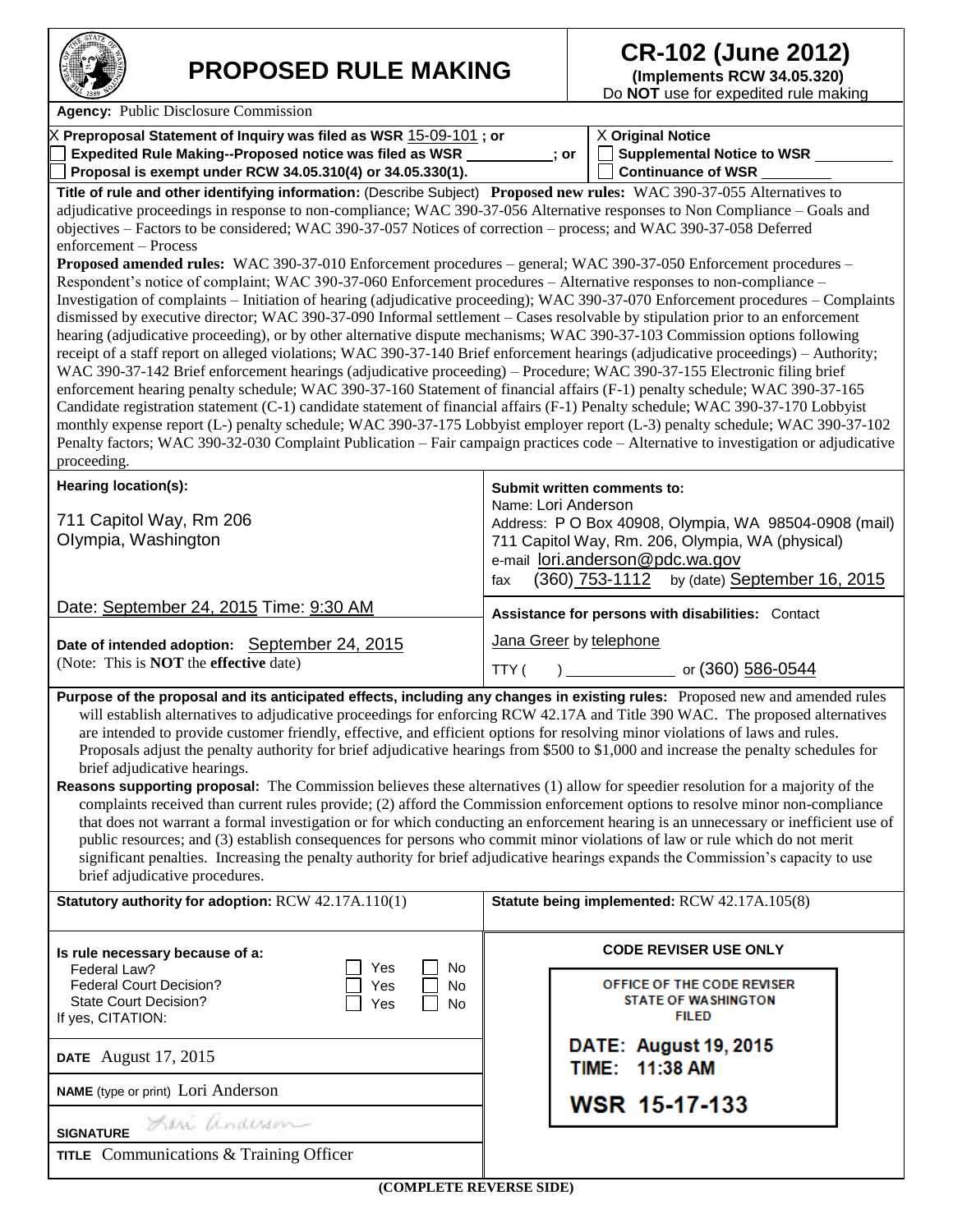|          |                                                                                                                                                                                                                                                                                                                                                                                                                                                                                                                                                                                                                                   | Agency comments or recommendations, if any, as to statutory language, implementation, enforcement, and fiscal                   |                  |
|----------|-----------------------------------------------------------------------------------------------------------------------------------------------------------------------------------------------------------------------------------------------------------------------------------------------------------------------------------------------------------------------------------------------------------------------------------------------------------------------------------------------------------------------------------------------------------------------------------------------------------------------------------|---------------------------------------------------------------------------------------------------------------------------------|------------------|
| matters: |                                                                                                                                                                                                                                                                                                                                                                                                                                                                                                                                                                                                                                   |                                                                                                                                 |                  |
|          | No increased costs to the agency are expected.                                                                                                                                                                                                                                                                                                                                                                                                                                                                                                                                                                                    |                                                                                                                                 |                  |
|          |                                                                                                                                                                                                                                                                                                                                                                                                                                                                                                                                                                                                                                   |                                                                                                                                 |                  |
|          |                                                                                                                                                                                                                                                                                                                                                                                                                                                                                                                                                                                                                                   |                                                                                                                                 |                  |
|          |                                                                                                                                                                                                                                                                                                                                                                                                                                                                                                                                                                                                                                   |                                                                                                                                 |                  |
|          |                                                                                                                                                                                                                                                                                                                                                                                                                                                                                                                                                                                                                                   |                                                                                                                                 |                  |
|          | Name of proponent: (person or organization)                                                                                                                                                                                                                                                                                                                                                                                                                                                                                                                                                                                       |                                                                                                                                 | Private          |
|          |                                                                                                                                                                                                                                                                                                                                                                                                                                                                                                                                                                                                                                   |                                                                                                                                 | Public           |
|          | Name of agency personnel responsible for:                                                                                                                                                                                                                                                                                                                                                                                                                                                                                                                                                                                         |                                                                                                                                 | Governmental     |
|          | Name                                                                                                                                                                                                                                                                                                                                                                                                                                                                                                                                                                                                                              | <b>Office Location</b>                                                                                                          | Phone            |
|          | Drafting Tony Perkins                                                                                                                                                                                                                                                                                                                                                                                                                                                                                                                                                                                                             | 711 Capitol Way, Room 206, Olympia, WA 98504                                                                                    | $(360)$ 586-1042 |
|          | ImplementationTony Perkins                                                                                                                                                                                                                                                                                                                                                                                                                                                                                                                                                                                                        | 711 Capitol Way, Room 206, Olympia, WA 98504                                                                                    | $(360)$ 586-1042 |
|          | EnforcementTony Perkins                                                                                                                                                                                                                                                                                                                                                                                                                                                                                                                                                                                                           | 711 Capitol Way, Room 206, Olympia, WA 98504                                                                                    | $(306)$ 586-1042 |
|          |                                                                                                                                                                                                                                                                                                                                                                                                                                                                                                                                                                                                                                   | Has a small business economic impact statement been prepared under chapter 19.85 RCW or has a school district                   |                  |
|          |                                                                                                                                                                                                                                                                                                                                                                                                                                                                                                                                                                                                                                   | fiscal impact statement been prepared under section 1, chapter 210, Laws of 2012?                                               |                  |
|          |                                                                                                                                                                                                                                                                                                                                                                                                                                                                                                                                                                                                                                   | Yes. Attach copy of small business economic impact statement or school district fiscal impact statement.                        |                  |
|          |                                                                                                                                                                                                                                                                                                                                                                                                                                                                                                                                                                                                                                   |                                                                                                                                 |                  |
|          | Name:                                                                                                                                                                                                                                                                                                                                                                                                                                                                                                                                                                                                                             | A copy of the statement may be obtained by contacting:                                                                          |                  |
|          | Address:                                                                                                                                                                                                                                                                                                                                                                                                                                                                                                                                                                                                                          |                                                                                                                                 |                  |
|          |                                                                                                                                                                                                                                                                                                                                                                                                                                                                                                                                                                                                                                   |                                                                                                                                 |                  |
|          |                                                                                                                                                                                                                                                                                                                                                                                                                                                                                                                                                                                                                                   |                                                                                                                                 |                  |
|          | phone (<br>fax                                                                                                                                                                                                                                                                                                                                                                                                                                                                                                                                                                                                                    |                                                                                                                                 |                  |
|          | e-mail                                                                                                                                                                                                                                                                                                                                                                                                                                                                                                                                                                                                                            |                                                                                                                                 |                  |
|          | X No. Explain why no statement was prepared.                                                                                                                                                                                                                                                                                                                                                                                                                                                                                                                                                                                      |                                                                                                                                 |                  |
|          |                                                                                                                                                                                                                                                                                                                                                                                                                                                                                                                                                                                                                                   |                                                                                                                                 |                  |
|          |                                                                                                                                                                                                                                                                                                                                                                                                                                                                                                                                                                                                                                   | The implementation of these rule amendments has minimal impact on small businesses. The PDC is not subject to the               |                  |
|          |                                                                                                                                                                                                                                                                                                                                                                                                                                                                                                                                                                                                                                   | requirement to prepare a school district fiscal impact statement, per RCWs 28A.305.135 and 34.05.320.                           |                  |
|          |                                                                                                                                                                                                                                                                                                                                                                                                                                                                                                                                                                                                                                   |                                                                                                                                 |                  |
|          |                                                                                                                                                                                                                                                                                                                                                                                                                                                                                                                                                                                                                                   |                                                                                                                                 |                  |
|          |                                                                                                                                                                                                                                                                                                                                                                                                                                                                                                                                                                                                                                   |                                                                                                                                 |                  |
|          | Is a cost-benefit analysis required under RCW 34.05.328?                                                                                                                                                                                                                                                                                                                                                                                                                                                                                                                                                                          |                                                                                                                                 |                  |
| _∣ Yes   |                                                                                                                                                                                                                                                                                                                                                                                                                                                                                                                                                                                                                                   | A preliminary cost-benefit analysis may be obtained by contacting:                                                              |                  |
|          | Name:                                                                                                                                                                                                                                                                                                                                                                                                                                                                                                                                                                                                                             |                                                                                                                                 |                  |
|          | Address:                                                                                                                                                                                                                                                                                                                                                                                                                                                                                                                                                                                                                          |                                                                                                                                 |                  |
|          |                                                                                                                                                                                                                                                                                                                                                                                                                                                                                                                                                                                                                                   |                                                                                                                                 |                  |
|          |                                                                                                                                                                                                                                                                                                                                                                                                                                                                                                                                                                                                                                   |                                                                                                                                 |                  |
|          | $\begin{tabular}{l} phone ( & ) \underline{\hspace{1cm}} \underline{\hspace{1cm}} \underline{\hspace{1cm}} \underline{\hspace{1cm}} \underline{\hspace{1cm}} \underline{\hspace{1cm}} \underline{\hspace{1cm}} \underline{\hspace{1cm}} \underline{\hspace{1cm}} \underline{\hspace{1cm}} \underline{\hspace{1cm}} \underline{\hspace{1cm}} \underline{\hspace{1cm}} \underline{\hspace{1cm}} \underline{\hspace{1cm}} \underline{\hspace{1cm}} \underline{\hspace{1cm}} \underline{\hspace{1cm}} \underline{\hspace{1cm}} \underline{\hspace{1cm}} \underline{\hspace{1cm}} \underline{\hspace{1cm}} \underline{\hspace{1cm}} \$ |                                                                                                                                 |                  |
|          | e-mail                                                                                                                                                                                                                                                                                                                                                                                                                                                                                                                                                                                                                            |                                                                                                                                 |                  |
|          | x No: Please explain:                                                                                                                                                                                                                                                                                                                                                                                                                                                                                                                                                                                                             |                                                                                                                                 |                  |
|          |                                                                                                                                                                                                                                                                                                                                                                                                                                                                                                                                                                                                                                   | The PDC is not an agency listed in subsection (5)(a)(i) of RCW 34.05.328. Further, the PDC does not voluntarily make that       |                  |
|          |                                                                                                                                                                                                                                                                                                                                                                                                                                                                                                                                                                                                                                   | section applicable to the adoption of these rules pursuant to subsection (5)(a)(ii) and to date, the joint administrative rules |                  |
|          |                                                                                                                                                                                                                                                                                                                                                                                                                                                                                                                                                                                                                                   | review committee has not made the section applicable to the adoption of these rules.                                            |                  |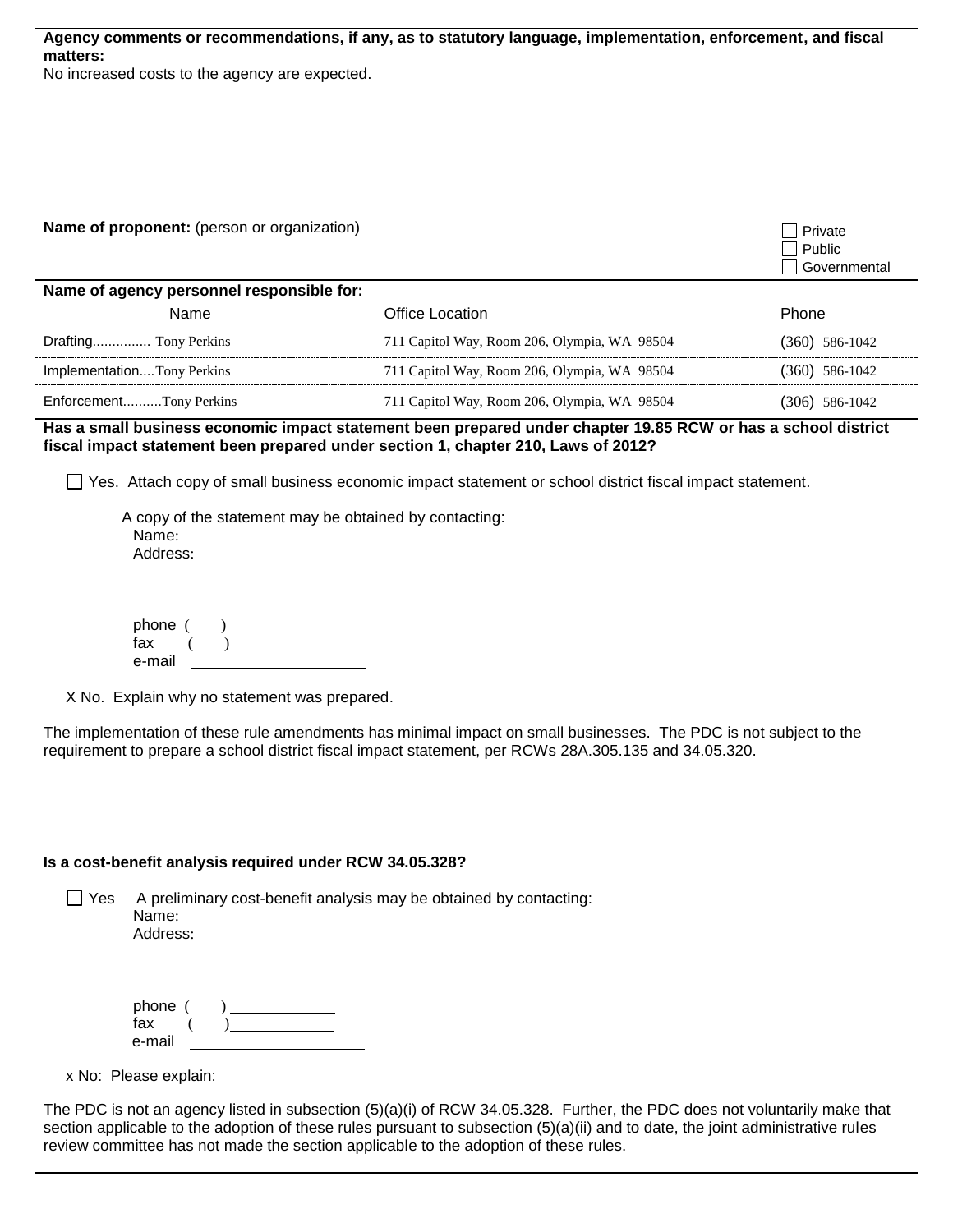**WAC 390-37-055 Alternatives to adjudicative proceedings in response to noncompliance.** (1) Considering the factors set forth in WAC 390-37-056(3), the executive director may authorize an alternative response to noncompliance in lieu of a formal investigation, adjudicative proceeding, or both.

(2) Alternative responses to noncompliance authorized under this section include:

(a) Technical assistance, including assistance in filing or correcting required reports;

(b) Formal written warnings;

(c) Notices of correction as provided in WAC 390-37-057;

(d) Deferred enforcement as outlined in WAC 390-37-058; and

(e) The complaint publication and review process provided in WAC  $390 - 32 - 030$ .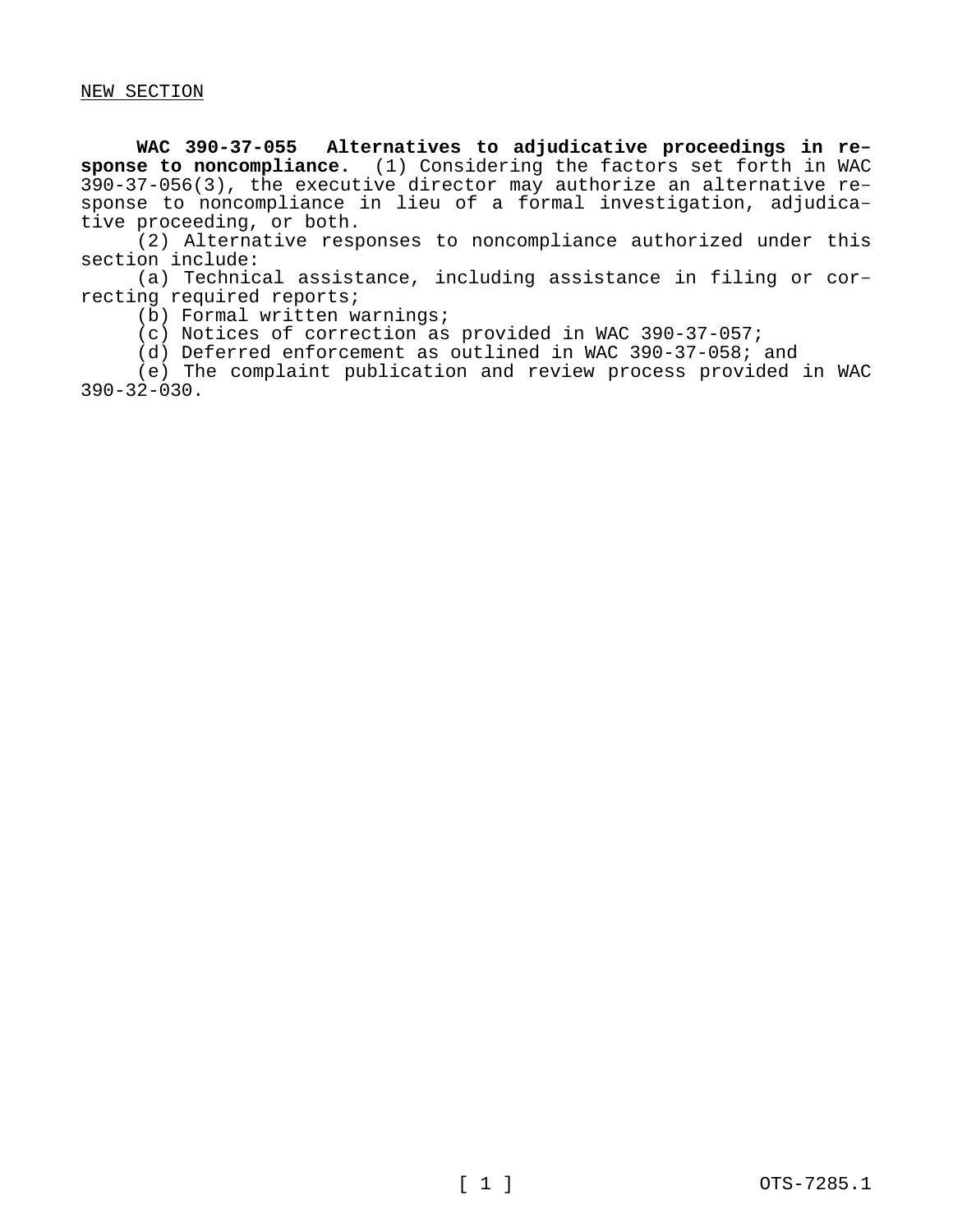**WAC 390-37-056 Alternative responses to noncompliance—Goals and objectives—Factors to be considered.** (1) In considering appropriate responses to noncompliance with chapter 42.17A RCW or Title 390 WAC, the commission considers whether a formal investigation or adjudicative proceeding constitutes an efficient and effective use of public funds; or whether an alternative response better meets the commission's mission and public expectations by allowing the expedited resolution of minor complaints, and the focusing of staff and commission resources on major alleged violations of chapter 42.17A RCW and Title 390 WAC.

(2) In authorizing an alternative response to noncompliance for minor violations as provided by WAC 390-37-055, the executive director may consider the nature of the alleged violation and any relevant circumstances including, but not limited to, the factors described in subsection (3) of this section: Provided, That, if after weighing the relevant circumstances and factors, the executive director determines that there is evidence of complex or significant violations, the allegations shall be addressed through a formal investigation as provided by WAC 390-37-060.

(3) The factors the executive director may consider in authorizing an alternative response to noncompliance, a formal investigation, or an adjudicative proceeding include, but are not limited to:

| An alternative response to noncompliance may be<br>appropriate if                                                                                                                     | A formal investigation and possible adjudicative hearing<br>may be appropriate if                                                                                                                                                                                                     |
|---------------------------------------------------------------------------------------------------------------------------------------------------------------------------------------|---------------------------------------------------------------------------------------------------------------------------------------------------------------------------------------------------------------------------------------------------------------------------------------|
| It appears that noncompliance resulted from a good-faith<br>error, omission, or misunderstanding.                                                                                     | It appears that the noncompliance may have resulted from a<br>knowing or intentional effort to conceal, deceive or<br>mislead, or violate the law or rule, or from collusive<br>behavior.                                                                                             |
| The respondent is a first-time filer.                                                                                                                                                 | The respondent has experience in complying with the<br>applicable requirements.                                                                                                                                                                                                       |
| The respondent's compliance history indicates the<br>noncompliance was isolated or limited in nature, and not<br>indicative of systematic or ongoing problems.                        | The noncompliance is part of a pattern of violations by the<br>respondent, or in the case of a political committee or other<br>entity, part of a pattern of violations by the respondent's<br>officers, staff, principal decision makers, consultants, or<br>sponsoring organization. |
| The impact of the noncompliance on the public was<br>minimal.                                                                                                                         | The noncompliance deprived the public of timely or<br>accurate information during a time-sensitive period in a<br>campaign, legislative session, etc., or otherwise had a<br>significant or material impact on the public.                                                            |
| The respondent's organization or campaign was relatively<br>unsophisticated or small.                                                                                                 | The respondent or the respondent's organization or<br>campaign demonstrated a relatively high level of<br>sophistication, or was well financed and staffed.                                                                                                                           |
| The total expenditures by the respondent in the campaign or<br>statement period were relatively modest.                                                                               | The campaign or statement period involved significant<br>expenditures by the respondent.                                                                                                                                                                                              |
| The amount of late-reported activity, or the duration of the<br>untimely disclosure, was small in proportion to the amount<br>of activity that was timely reported by the respondent. | The late or unreported activity was significant in amount or<br>duration under the circumstances, including in proportion to<br>the total amount of expenditures by the respondent in the<br>campaign or statement period.                                                            |
| There is no evidence that any person, including an entity or<br>organization, benefited politically or economically from the<br>noncompliance.                                        | It appears the respondent or anyone else benefitted<br>politically or economically from the noncompliance.                                                                                                                                                                            |
| Personal emergency or illness of the respondent or member<br>of his or her immediate family contributed to the<br>noncompliance.                                                      | There are no circumstances that appear to mitigate or<br>appropriately explain the late reporting or other<br>noncompliance.                                                                                                                                                          |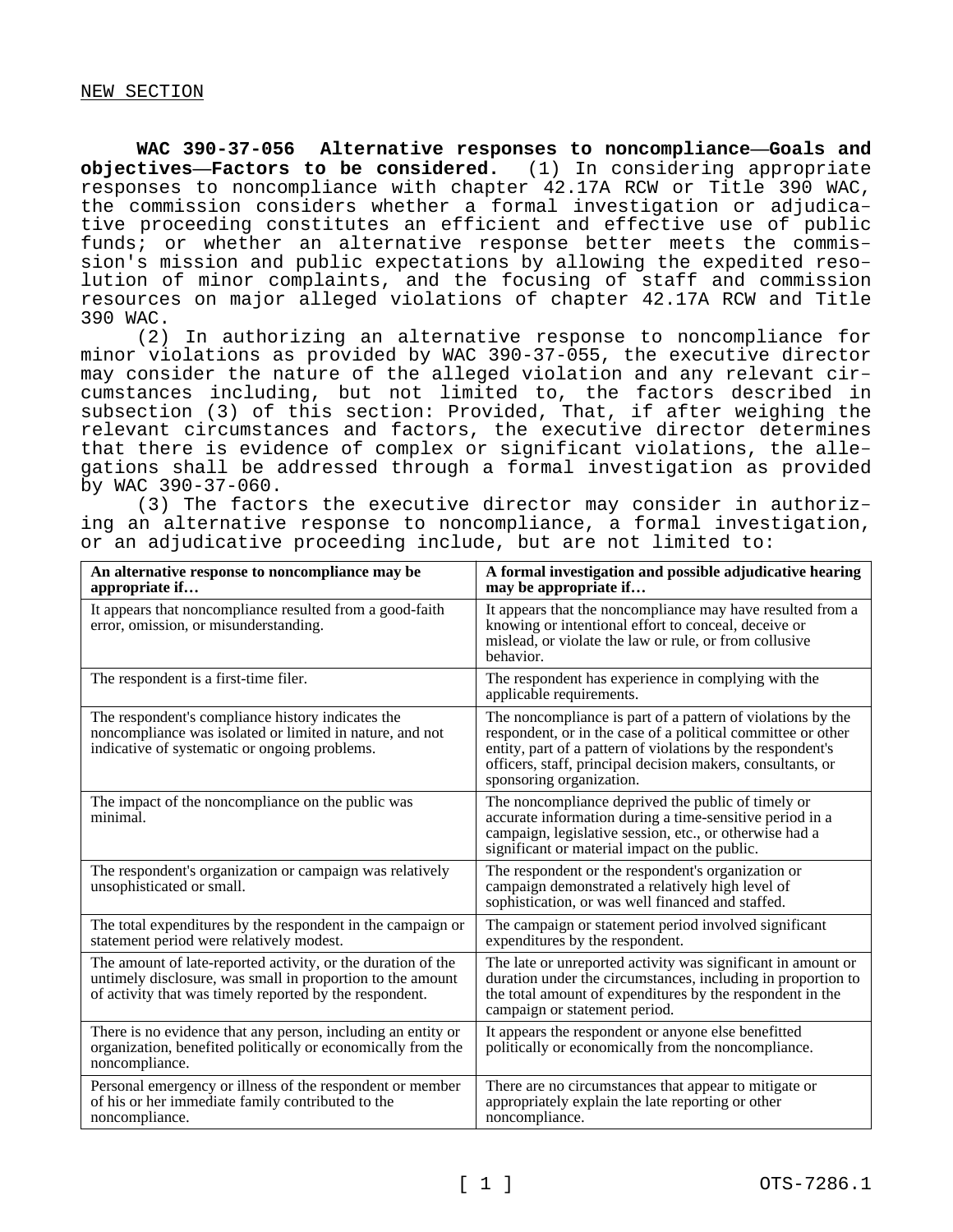| An alternative response to noncompliance may be<br>appropriate if                                                                                                                                                                                                                                               | A formal investigation and possible adjudicative hearing<br>may be appropriate if                                                                                    |  |  |
|-----------------------------------------------------------------------------------------------------------------------------------------------------------------------------------------------------------------------------------------------------------------------------------------------------------------|----------------------------------------------------------------------------------------------------------------------------------------------------------------------|--|--|
| Other emergencies such as fire, flood, or utility failure<br>prevented compliance.                                                                                                                                                                                                                              | There are no circumstances that appear to mitigate or<br>appropriately explain the late reporting or other<br>noncompliance.                                         |  |  |
| Commission staff or equipment error, including technical<br>problems at the agency prevented or delayed electronic<br>filing.                                                                                                                                                                                   | Commission staff or equipment error did not appear to<br>contribute to the noncompliance.                                                                            |  |  |
| The noncompliance resulted from the respondent's<br>demonstrated good-faith uncertainty concerning staff<br>guidance or instructions, a lack of clarity in the rule or<br>statute, or uncertainty concerning the valid application of<br>the commission's rules.                                                | It appears the respondent understood the application of<br>staff's guidance or instructions, and did not dispute the valid<br>application of the commission's rules. |  |  |
| The respondent quickly took corrective action or initiated<br>other remedial measures prior to any complaint, or when<br>noncompliance was brought to respondent's attention (e.g.,<br>filing missing reports, amending incomplete or inaccurate<br>reports, returning prohibited or over limit contributions). | The respondent appeared negligent or unwilling to address<br>the noncompliance.                                                                                      |  |  |
| The respondent made a good-faith effort to comply,<br>including by consulting with commission staff following a<br>complaint and cooperating during any preliminary<br>investigation, or demonstrated a wish to acknowledge and<br>take responsibility for the alleged violation.                               | The respondent failed to provide a timely or adequate<br>response to the complaint, or was otherwise uncooperative.                                                  |  |  |
| The alleged violation was or is being addressed under an<br>analogous local ordinance, regulation, or policy.                                                                                                                                                                                                   | The commission has primary jurisdiction over the alleged<br>violation.                                                                                               |  |  |
| The alleged violation presents a new question or issue for<br>the commission's interpretation.                                                                                                                                                                                                                  | The alleged violation does not present a case of first<br>impression.                                                                                                |  |  |
| Other factors relevant to a particular case                                                                                                                                                                                                                                                                     |                                                                                                                                                                      |  |  |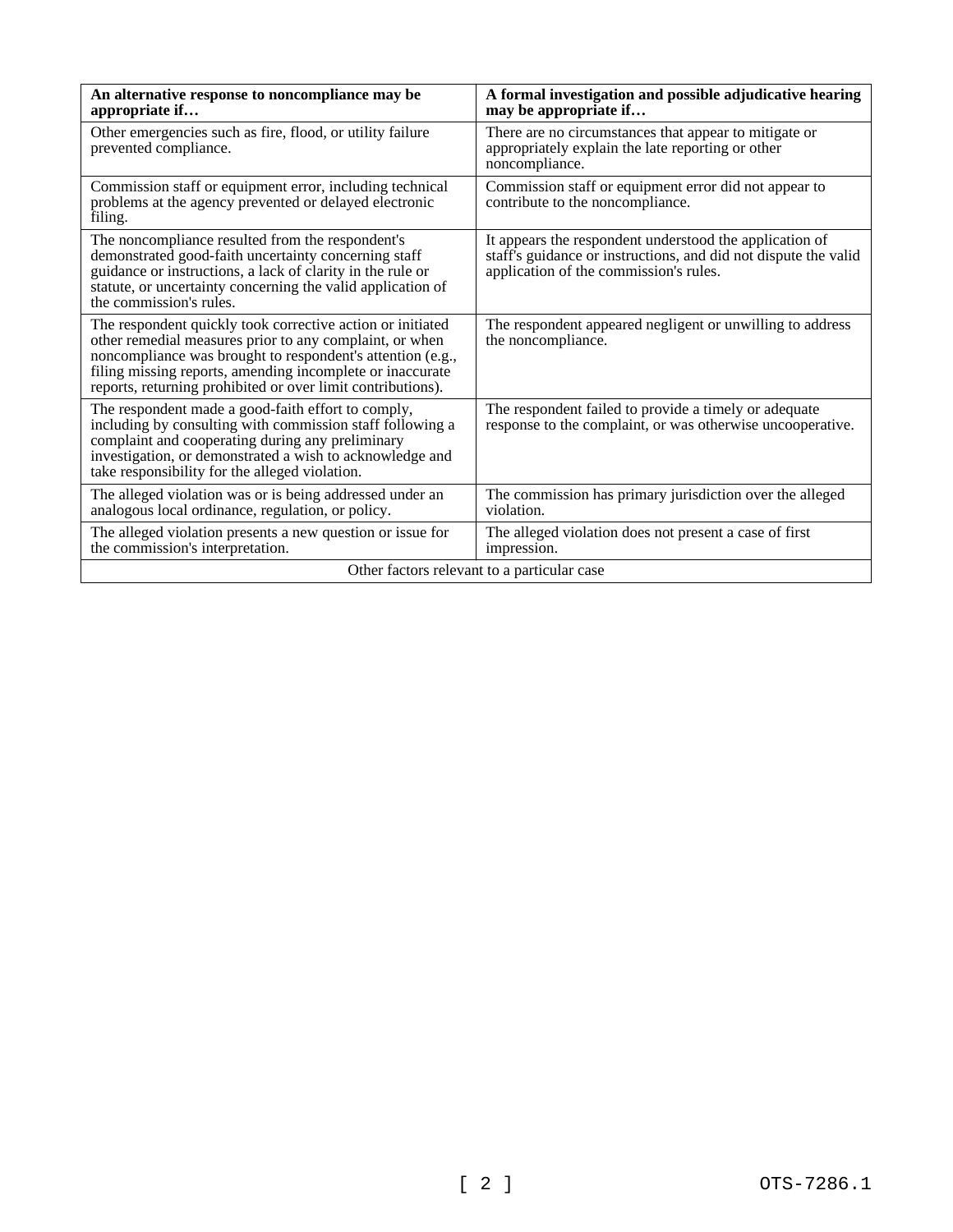**WAC 390-37-057 Notices of correction—Process.** (1) As provided by WAC 390-37-055, and considering the factors set forth in WAC 390-37-056(3), following an initial review of a complaint under WAC 390-37-060, the executive director may authorize a notice of correction as an alternative response to noncompliance in lieu of a formal investigation.

(2) A notice of correction recites available facts and information from staff's review of a complaint, confirms staff's determination that the respondent is not in substantial compliance with the relevant statutes and rules, and states the necessary corrective action(s) the respondent has taken or agrees to take. If the corrective action is completed, no further response to the complaint is necessary and staff may close the complaint.

(3) If the corrective action is not completed, the executive director may direct a formal investigation be conducted as provided in WAC 390-37-060.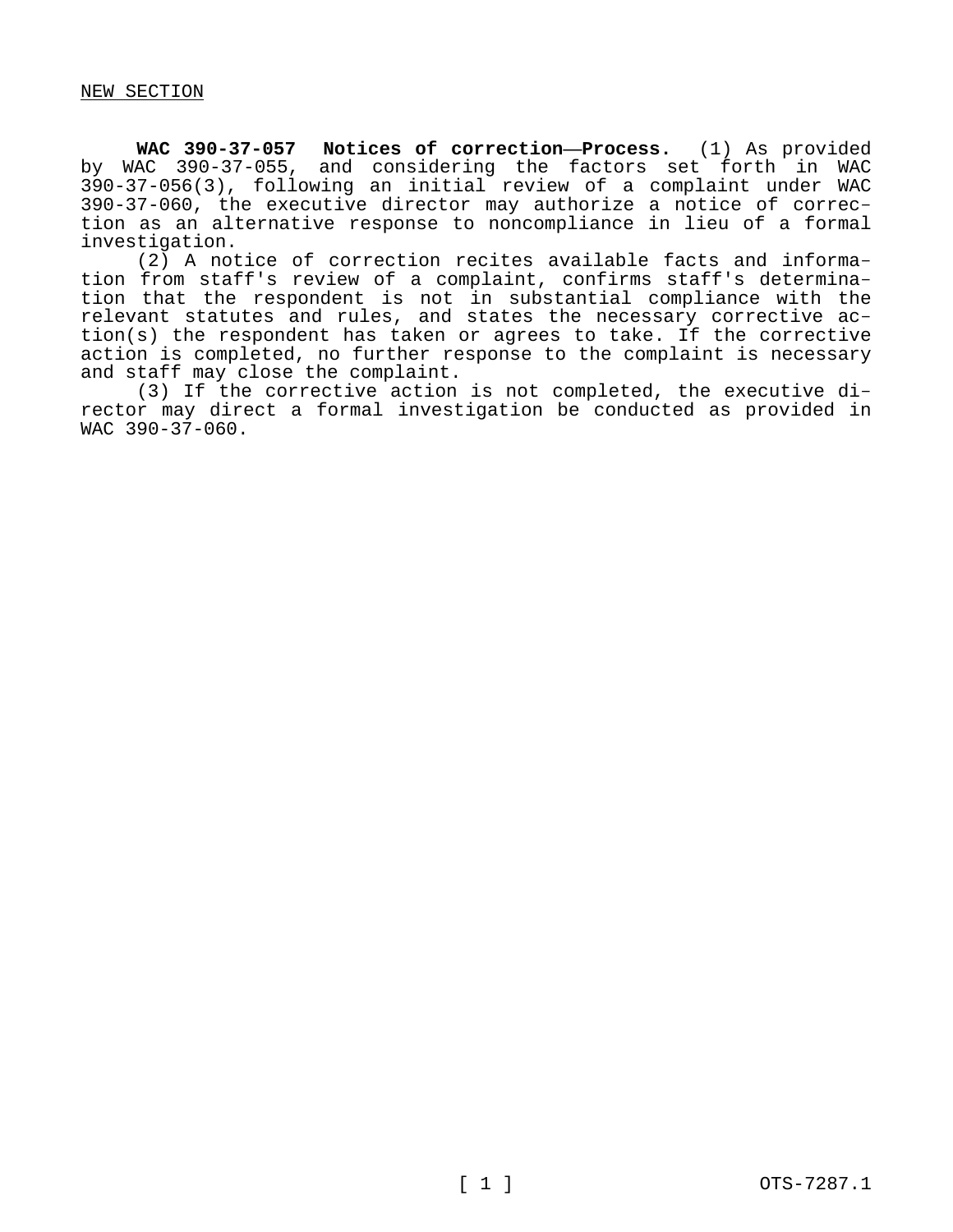**WAC 390-37-058 Deferred enforcement—Process.** (1) As provided by WAC 390-37-055, and considering the factors set forth in WAC 390-37-056(3), the executive director may authorize deferred enforcement as an alternative response to noncompliance in lieu of a formal investigation, adjudicative proceeding, or both.

(2) The executive director may authorize deferred enforcement:

(a) Following an initial review of a complaint, when minor or technical violations by the respondent are readily apparent; or

(b) Following a formal investigation, in lieu of a notice of administrative charges for an adjudicative proceeding; or

(c) After a notice of administrative charges, prior to an adjudicative proceeding.

(3) The conditions of deferred enforcement shall be clearly defined and agreed to by the respondent, along with the consequences for failure to meet the conditions of the deferral. Negotiations regarding deferred enforcement shall be informal and without prejudice to rights of a participant in the negotiations.

(4) With an agreement between the respondent and commission staff, the executive director or designee (commission staff) shall memorialize the pertinent facts and the conditions of the deferral in writing to the respondent, together with the consequences for failure to meet the conditions of the deferral. The agreement shall be signed by staff and the respondent. Staff shall notify the respondent that any administrative charges issued in the matter are stayed pending satisfaction of the deferral conditions.

(5) Once the deferral conditions are met, the complaint shall be dismissed with no further investigation or action as provided by WAC 390-37-070.

(6) If the deferral conditions are not met, the complaint shall proceed in accordance with WAC 390-37-060.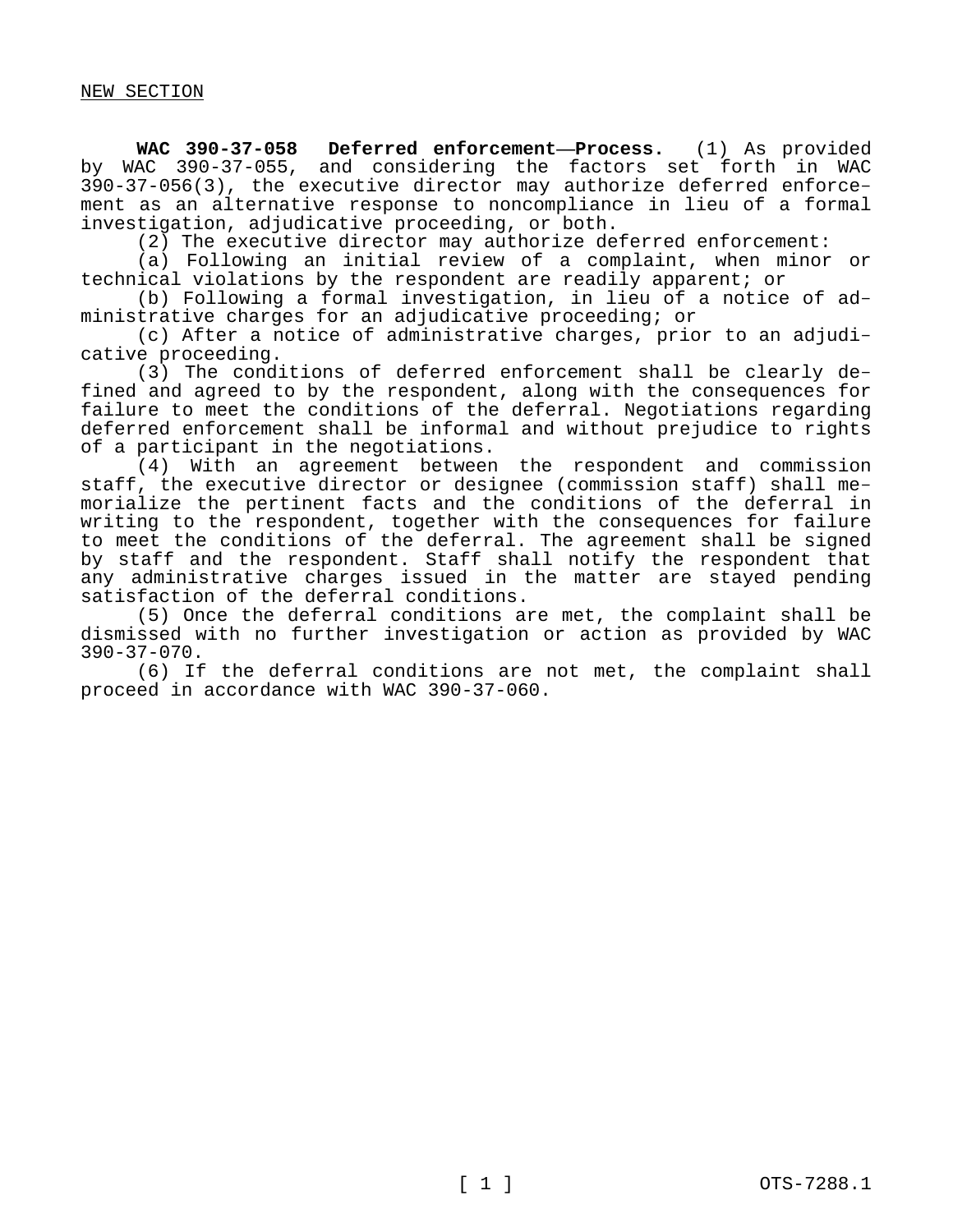AMENDATORY SECTION (Amending WSR 12-03-002, filed 1/4/12, effective 2/4/12)

**WAC 390-37-010 Enforcement procedures—General.** This chapter provides the procedures for adjudicative proceedings (<u>enforcement</u> hearings) in compliance cases under the commission's jurisdiction. The procedures are also governed by RCW 42.17A.755, and the adjudicative proceedings provisions of chapter 34.05 RCW. Unless they differ or are otherwise specifically addressed in this chapter, the procedure, are supplemented by the model rules of procedure in chapter 10-08 WAC. In lieu of holding an adjudicative proceeding or issuing an order as a result of such a proceeding, the commission may refer the matter to the attorney general or other law enforcement agency pursuant to RCW 42.17A.105(5) and 42.17A.755.

In addition, the procedures for requesting a hearing on a petition to modify or suspend reporting requirements are provided in RCW 42.17A.120 and chapters 390-24 and 390-28 WAC.

The policy of the commission  $((shall-be))$  is to facilitate the resolution of compliance matters in a fair and expeditious manner. The commission encourages the parties to consider alternative resolution or partial resolution procedures ((such as stipulations under WAC)) as set forth in WAC 390-37-057, 390-37-058, or 390-37-090, when appropriate. Informal settlements are encouraged by RCW 34.05.060.

AMENDATORY SECTION (Amending WSR 03-22-065, filed 11/4/03, effective 12/5/03)

**WAC 390-37-050 Enforcement procedures—Respondent's notice of complaint.** Within ten business days of receipt by the commission of a complaint which on its face appears to have merit, the commission shall notify the respondent that a complaint has been filed. The notice shall set forth the nature of the complaint and its origin (citizen complaint, commission or other) and the statutory provision alleged to have been violated. If commission staff has issued an alternative response to the alleged violation as provided by this chapter, the notice shall also describe that response, including any conditions the respondent is required to meet.

AMENDATORY SECTION (Amending WSR 12-18-015, filed 8/24/12, effective 9/24/12)

**WAC 390-37-060 Enforcement procedures—Alternative responses to noncompliance—Investigation of complaints—Initiation of ((hearing**   $(+)$ )adjudicative proceeding( $(+)$ ). (1) Upon receipt of a complaint the following will occur:

(a) The executive director will conduct an initial review of the complaint to determine if it is obviously unfounded or frivolous or appears on its face to have merit. An initial review is a preliminary investigation to determine if there is sufficient ground indicating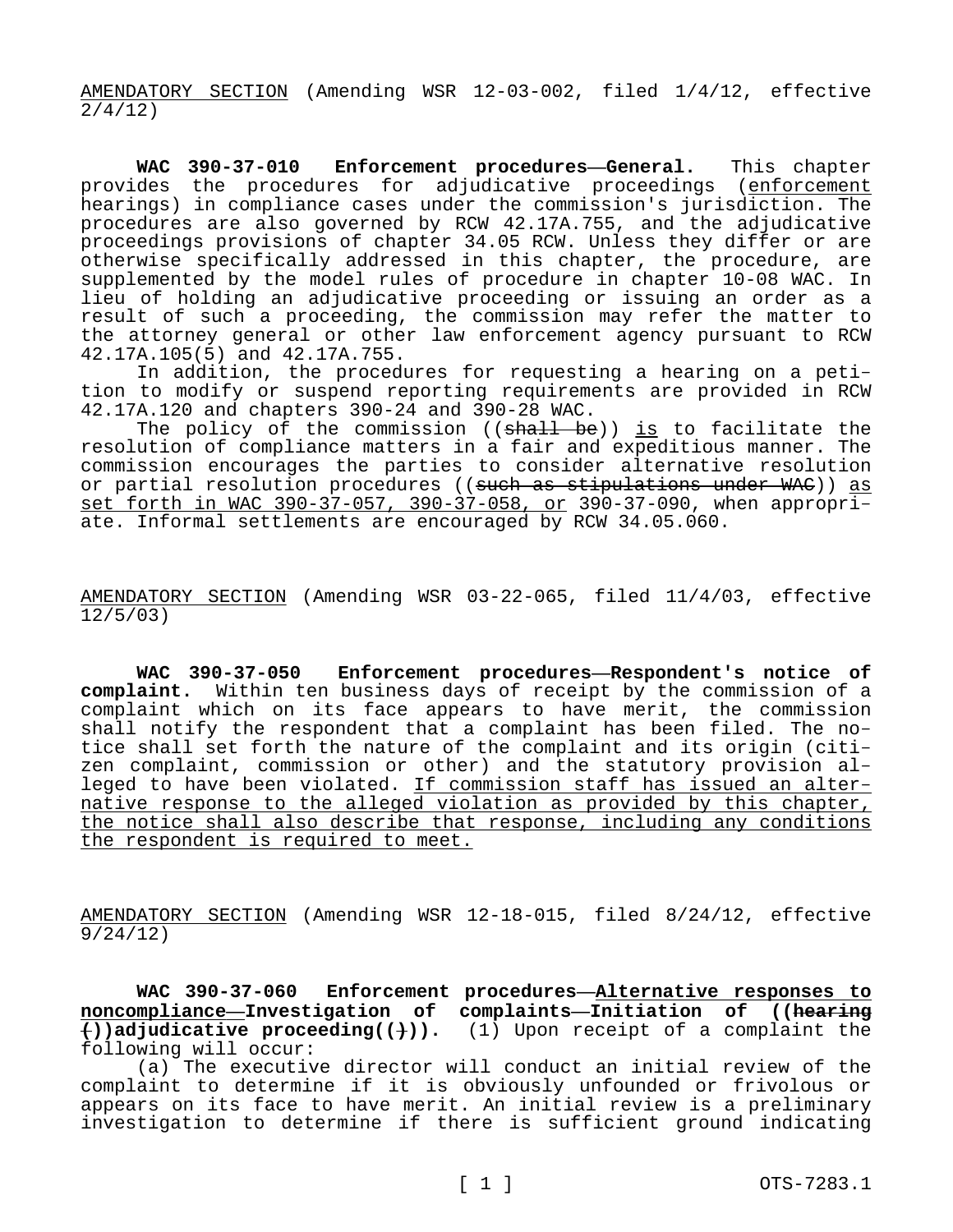that a material violation of chapter 42.17A RCW may have occurred  $((and+))$ or the respondent may not be in substantial compliance with the relevant statutes and rules.

(b) Whenever an initial review of a complaint indicates that a material violation of chapter 42.17A RCW may have occurred  $((and/))$ or the respondent may not be in substantial compliance with the relevant statutes and rules, the executive director may ((direct a formal investigation be conducted.

 $\left(\overline{e}\right)$ ):

(i) Resolve the complaint through an alternative response as provided in WAC 390-37-055; or

(ii) Direct a formal investigation be conducted.

(2) If the executive director determines a formal investigation will require the expenditure of substantial resources, the executive director may request review and concurrence by the commission before proceeding.

 $((+2))$  (3) The executive director shall initiate an adjudicative proceeding or provide a report to the commission whenever ((<del>an</del>)) <u>a</u> formal investigation reveals facts that the executive director has reason to believe are a material violation of chapter 42.17A RCW and do not constitute substantial compliance.

 $((+3))$   $(4)$  The respondent and complainant shall be notified of the date of the adjudicative proceeding or a report on an enforcement matter no later than ten calendar days before that date. The notice shall contain the information required by RCW  $34.05.434$  ( $\left(-\text{The common} - \text{The second} - \text{The second} - \text{The third} - \text{The third} - \text{The third} - \text{The third} - \text{The third} - \text{The third} - \text{The third} - \text{The third} - \text{The third} - \text{The third} - \text{The third} - \text{The third} - \text{The third} - \text{The third} - \text{The third} - \text{The third} - \text{The third} - \text{The third} - \text{The third} - \text{The$ plainant shall also be provided a copy of this notice)), the staff investigative report, and any charges to be adjudicated. The notice, whenever possible, will be delivered electronically.

 $((+4))$  (5) It is the policy of the commission during the course of any investigation that all records generated or collected as a result of that investigation are exempt from public inspection and copying under RCW 42.56.240(1).

(a) The records are exempt until:

(i) ((The enforcement matter is scheduled for an adjudicative proceeding;

(ii) After receiving a report on an enforcement matter, the commission accepts the investigation as complete and moves the matter forward to an adjudicative proceeding, or dismisses the complaint, or refers the matter to law enforcement authorities under RCW 42.17A.105  $or$  42.17A.755(3);

(iii) The commission or chair concur in a dismissal by the executive director; or

(iv) The commission or executive director otherwise finally disposes of the complaint.)) A final staff investigative report is submitted; or

(ii) The executive director issues a final disposition of the complaint through an alternative response as provided in this section.

(b) Without waiving any exemptions from public disclosure that are otherwise available for pending investigations, the commission may make public:

(i) A copy of a complaint filed with or submitted to the commission, including any attachments; and

(ii) Materials concerning an enforcement matter that are placed on the commission's web site with a commission meeting agenda.

(c) If a request is made for any such record that implicates the privacy of an individual as defined in RCW 42.56.050, written notice of the records request may be provided to the individual in order that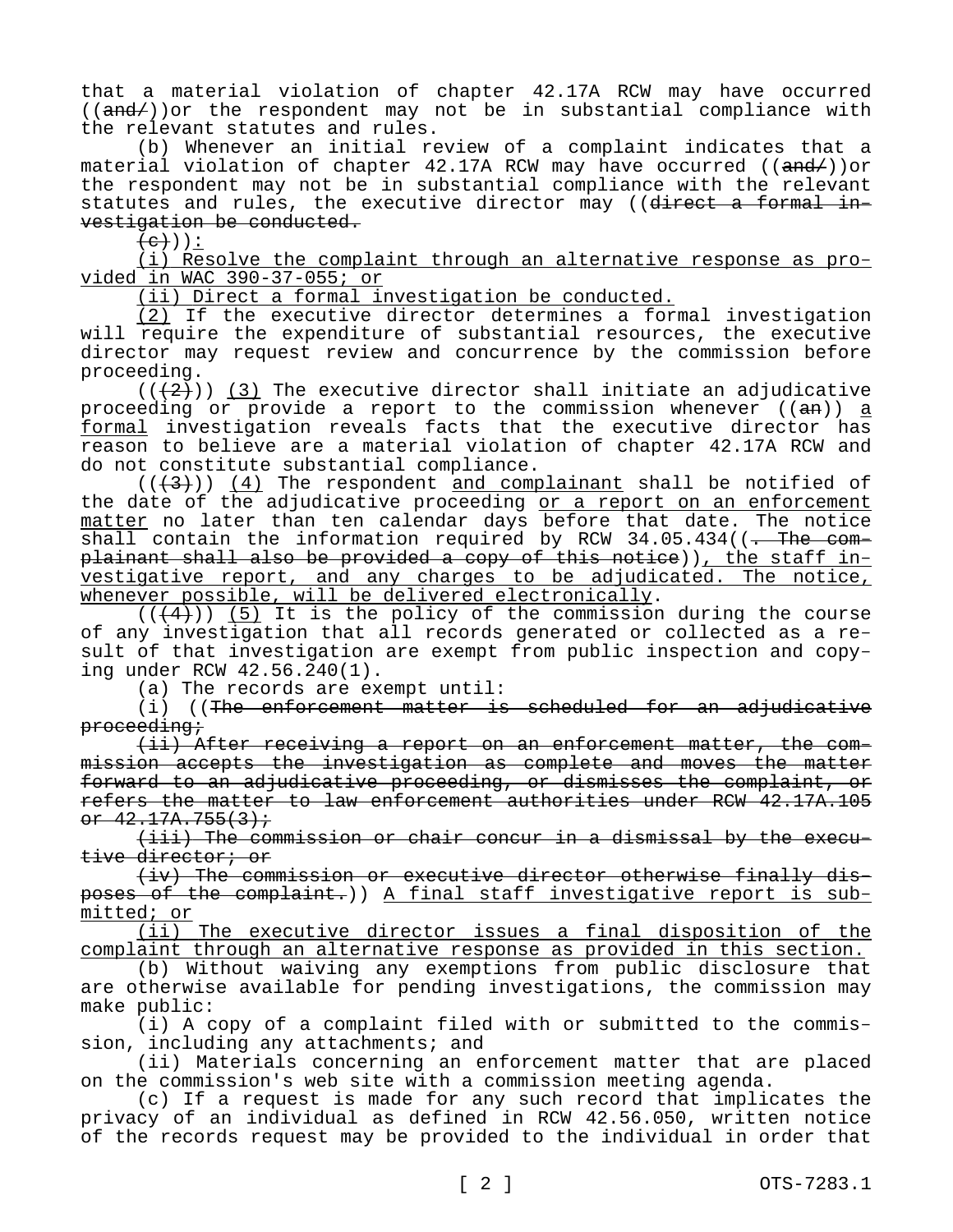such individual may request a protective order from a court under RCW 42.56.540.

(d) Certain documents provided to the commission shall be returned to candidates, campaigns, or political committees as required by RCW 42.17A.105 within seven calendar days of the commission's final action upon completion of an audit or field investigation.

AMENDATORY SECTION (Amending WSR 12-03-002, filed 1/4/12, effective 2/4/12)

**WAC 390-37-070 Enforcement procedures—Complaints dismissed by executive director.** The executive director, ((with the concurrence of the chair or the chair's designee,)) at any time prior to consideration by the commission, may dismiss a complaint which on its face, or as shown by investigation, does not show reason to believe that a material violation of the sections of chapter 42.17A RCW that are enforced by the commission has occurred  $((and/or))_{\perp}$  shows that the respondent is in substantial compliance with the relevant statutes or rules, or shows that formal enforcement action is not warranted.

The dismissal may occur:

(1) Following an initial review, through an alternative response authorized by the executive director as provided by WAC 390-37-060; or (2) Following a formal investigation, with the concurrence of the chair or the chair's designee.

AMENDATORY SECTION (Amending WSR 06-14-057, filed 6/29/06, effective 7/30/06)

**WAC 390-37-090 Informal settlement—Cases resolvable by stipulation prior to an enforcement hearing (adjudicative proceeding), or by other alternative dispute mechanisms.** (1) RCW 34.05.060 authorizes agencies to establish by rule specific procedures for attempting and executing informal settlement of matters. The following procedures are available for informal dispute resolution prior to an adjudicative proceeding that may make more elaborate proceedings under the Administrative Procedure Act unnecessary.

(a) Any enforcement matter before the commission which has not yet been heard in an adjudicative proceeding may be resolved by settlement. The respondent shall communicate his or her request to the executive director or designee (commission staff), setting forth all pertinent facts and the desired remedy. Settlement negotiations shall be informal and without prejudice to rights of a participant in the negotiations.

(b) When the executive director and respondent agree to terms of any stipulation of facts, violations, and/or penalty, commission staff shall prepare the stipulation for presentation to the commission.

(c) Any proposed stipulation shall be in writing and signed by each party to the stipulation or his or her representative. The executive director shall sign for commission staff. Any stipulation to facts  $((and))_L$  violations, or penalty shall be provided  $((pre)$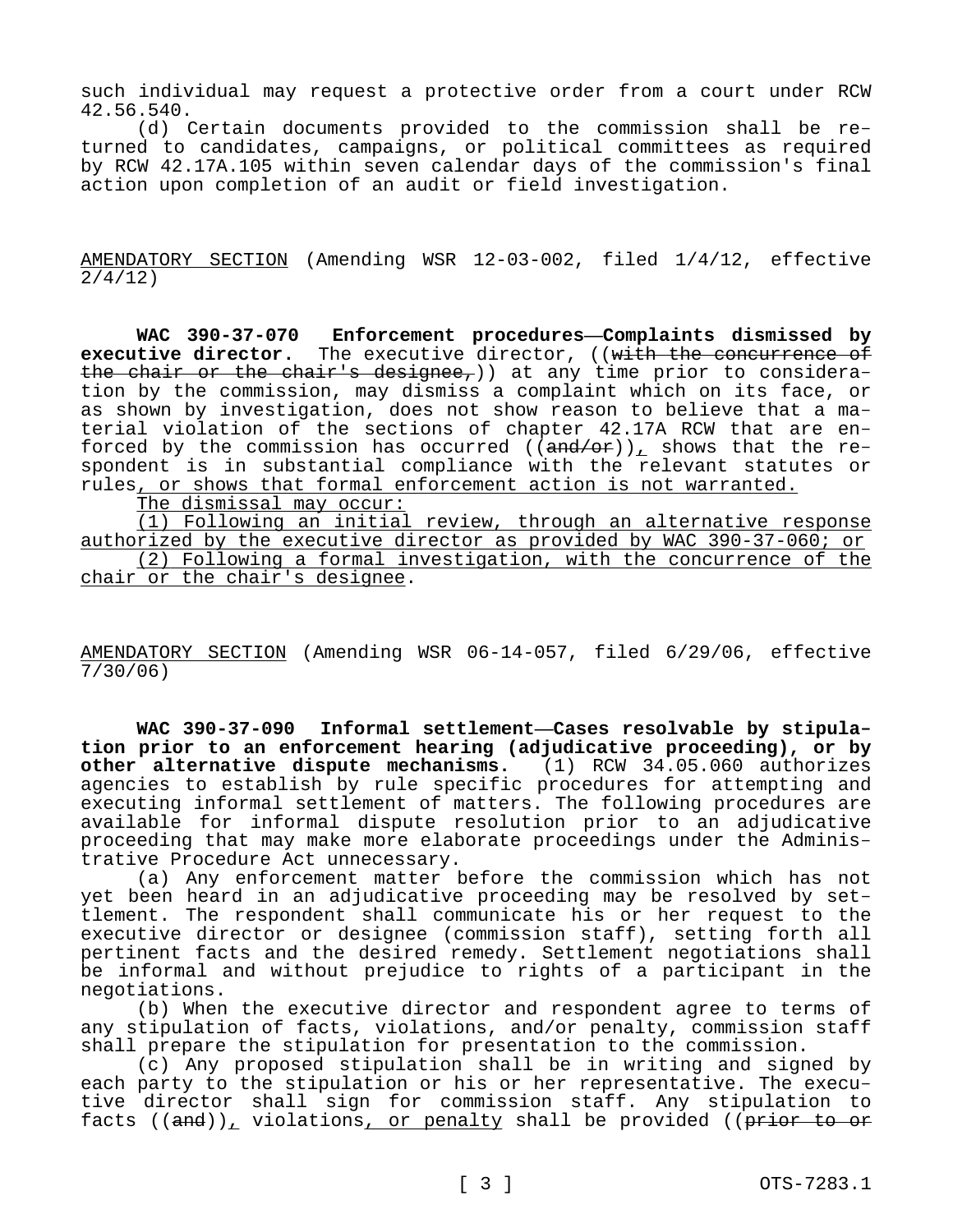at the hearing. Stipulations to penalty shall be provided)) by 4:00 p.m. ((the)) three business days preceding the hearing. The commission has the option of accepting, rejecting, or modifying the proposed stipulation or asking for additional facts to be presented. If the commission accepts the stipulation or modifies the stipulation with the agreement of the opposing party, the commission shall enter an order in conformity with the terms of the stipulation. If the commission rejects the stipulation or the opposing party does not agree to the commission's proposed modifications to the stipulation, and if no revised stipulation or staff report is presented to the commission, then an adjudicative proceeding shall be scheduled and held.

(2) Parties are encouraged to be creative in resolving cases without further litigation where appropriate.

(3) Following a stipulation of facts or law, if the commission determines certain sanctions or other steps are required by the respondent as a result of the alternative dispute resolution including stipulations and that it intends to enter an order, and the respondent does not timely raise an objection at the hearing, it shall be presumed that the respondent has waived objections and appeals, and agrees to the entry of the order.

AMENDATORY SECTION (Amending WSR 12-01-047, filed 12/14/11, effective 1/14/12)

**WAC 390-37-103 Commission options following receipt of a staff report on alleged violations.** Upon receipt of a staff report concerning alleged violations of those sections of chapter 42.17A RCW that the commission enforces, the commission may:

(1) Schedule the matter for a hearing (adjudicative proceeding); or

(2) Issue an order; or

(3) Direct the executive director to issue an alternative response as provided in WAC 390-37-060; or

(4) Refer the matter or apparent violations to the attorney general or other enforcement agency pursuant to RCW 42.17A.105(5) and 42.17A.750.

AMENDATORY SECTION (Amending WSR 12-03-002, filed 1/4/12, effective 2/4/12)

**WAC 390-37-140 Brief enforcement hearings (adjudicative proceedings)—Authority.** (1) The commission may provide a brief adjudicative proceeding for violations of the sections of chapter 42.17A RCW that it enforces in which the facts are undisputed, the violations appear to be relatively minor in nature, and a penalty no greater than \$  $((500)$ ) 1,000 will be assessed for the violations. Typical matters to be heard in a brief adjudicative proceeding include, but are not limited to, the following:

(a) Failure to file or late filing of required reports( $(\tau)$ ):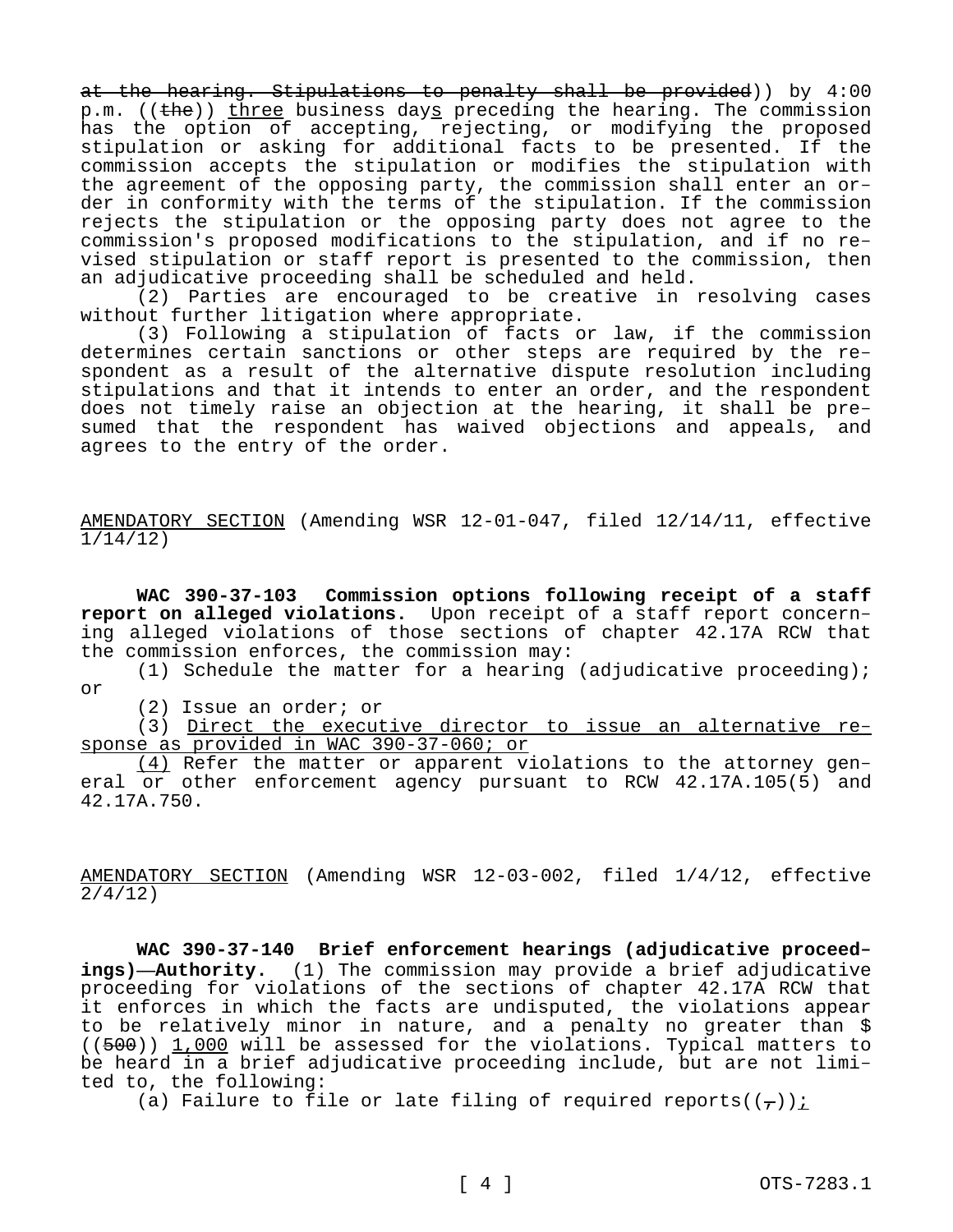(b) Failure to report or accurately report campaign contributions or expenditures or funds spent in lobbying( $(\frac{\tau}{l})$ );

(c) Use of public office facilities in election campaigns when the value of public funds expended was minimal( $(\frac{\tau}{l})$ );

(d) Infractions of political advertising law regarding sponsor identification or political party identification.

(2) The commission may utilize a penalty schedule for brief adjudicative proceedings.

(3) Brief adjudicative proceedings are set forth in RCW 34.05.482 through 34.05.494.

AMENDATORY SECTION (Amending WSR 03-22-065, filed 11/4/03, effective 12/5/03)

**WAC 390-37-142 Brief enforcement hearing (adjudicative proceeding)—Procedure.** (1) A brief adjudicative proceeding may be presided over by the chair, or a member of the commission designated by the chair.

(2) When a violation, as described in WAC 390-37-140, is alleged, before taking action, the executive director shall send the alleged violator notice, which shall include:

(a) Alleged violation;

(b) The maximum amount of the penalty that can be imposed at the hearing, relevant penalty schedules, and the amount of any proposed fine; and

(c) Person's right to respond either in writing or in person to explain his/her view of the matter.

(3) As provided in RCW 34.05.050, a respondent who has been notified of a brief adjudicative proceeding may waive the hearing by providing the following prior to the hearing:

(a) A signed statement of understanding;

(b) Any missing required reports; and

(c) A penalty payment specified by the executive director in accordance with the penalty authority of WAC 390-37-140 and the brief enforcement hearing penalty schedules of this chapter.

(4) As used in this section, the term "statement of understanding" means a written statement signed by the respondent that:

(a) Acknowledges a violation of chapter 42.17A RCW and any relevant rules; and

(b) Expresses the respondent's understanding that the commission will not hold any adjudicative proceeding concerning the violation.

(5) At the time of the hearing if the presiding officer believes alleged violations are of such magnitude as to merit penalties greater than  $$((500))$  1,000, the presiding officer shall immediately adjourn the hearing and direct the matter be scheduled for an adjudicative proceeding by the full commission.

 $((+4))$  (6) At the time any unfavorable action is taken, within ten business days the presiding officer shall serve upon each party a written statement describing the violation, the reasons for the decision, the penalty imposed, and their right to request review by the commission. The executive director is authorized to sign the decision on behalf of the presiding officer.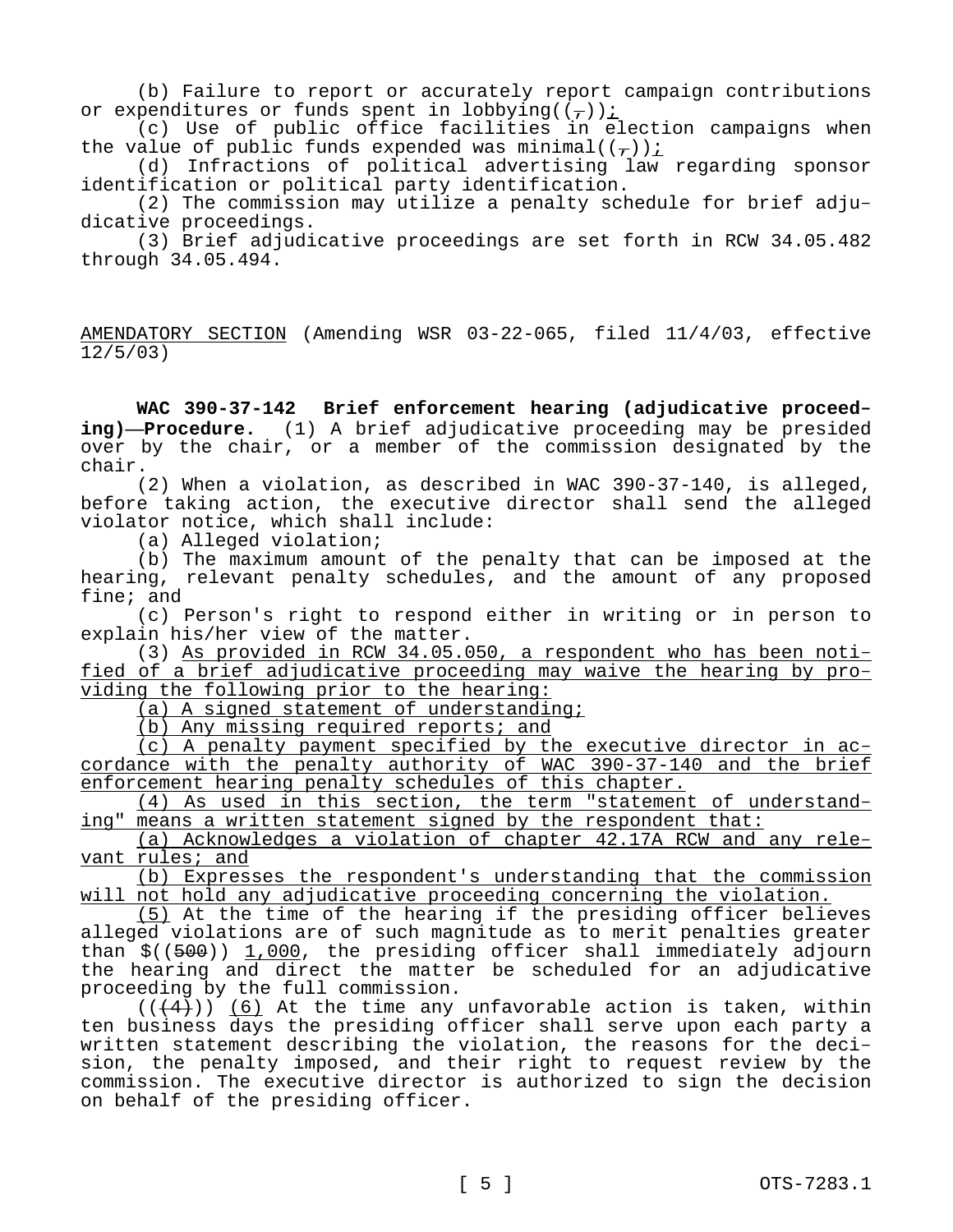$((+5))$  (7) The written decision of the presiding officer is an initial order. If no review is taken of the initial order, the initial order shall be the final order.

AMENDATORY SECTION (Amending WSR 03-22-065, filed 11/4/03, effective 12/5/03)

### **WAC 390-37-155 Electronic filing brief enforcement hearing penalty schedule.**

| Status                                | 1st Occasion | 2nd<br>Occasion | 3rd Occasion | 4th Occasion    |
|---------------------------------------|--------------|-----------------|--------------|-----------------|
| Failed to electronically file by date | \$((250))    | $\$((350))$     | \$((500))    | Full commission |
| required.                             | 350          | 650             | .000         | consideration   |

Provisos:

(1) The presiding officer has authority to suspend all or a portion of relevant penalty under the conditions to be determined by that officer including, but not limited to, payment of the nonsuspended portion of the penalty within five business days of the date of entry of the order in that case.

(2) If on the 3rd occasion, a filer has outstanding penalties or judgments, the matter will be taken to the full commission for consideration.

(3) The presiding officer may direct a matter to the full commission if the officer believes ((<del>five hundred</del>)) one thousand dollars would be an insufficient penalty or the matter warrants consideration by the full commission.

(4) If previously imposed penalties remain unpaid and exceed the amount this penalty schedule would otherwise prescribe for the current violation, the presiding officer may impose a penalty not to exceed the amount of the outstanding penalty, up to  $(($   $f$ ive hundred)) one thousand dollars.

(5) "Occasion" means established violation. At the 4th occasion, among other factors, the commission may consider if any prior violations and penalties were stipulated to by the respondent, in determining the amount of the penalty.

AMENDATORY SECTION (Amending WSR 05-04-038, filed 1/27/05, effective 2/27/05)

### **WAC 390-37-160 Statement of financial affairs (F-1) penalty schedule.**

| <b>Status</b>                                                                                          | 1st Occasion                | 2nd Occasion     | 3rd Occasion       | 4th Occasion                     |
|--------------------------------------------------------------------------------------------------------|-----------------------------|------------------|--------------------|----------------------------------|
| Failed to file report by date of<br>enforcement hearing.                                               | \$(450)<br>250              | \$(300)<br>500   | \$((500))<br>1,000 | Full commission<br>consideration |
| Filed report after hearing notice but<br>before enforcement hearing. Did not pay<br>settlement amount. | $\$(4\theta\theta))$<br>150 | $\$(200)$<br>300 | $\$(400)$<br>600   | Full commission<br>consideration |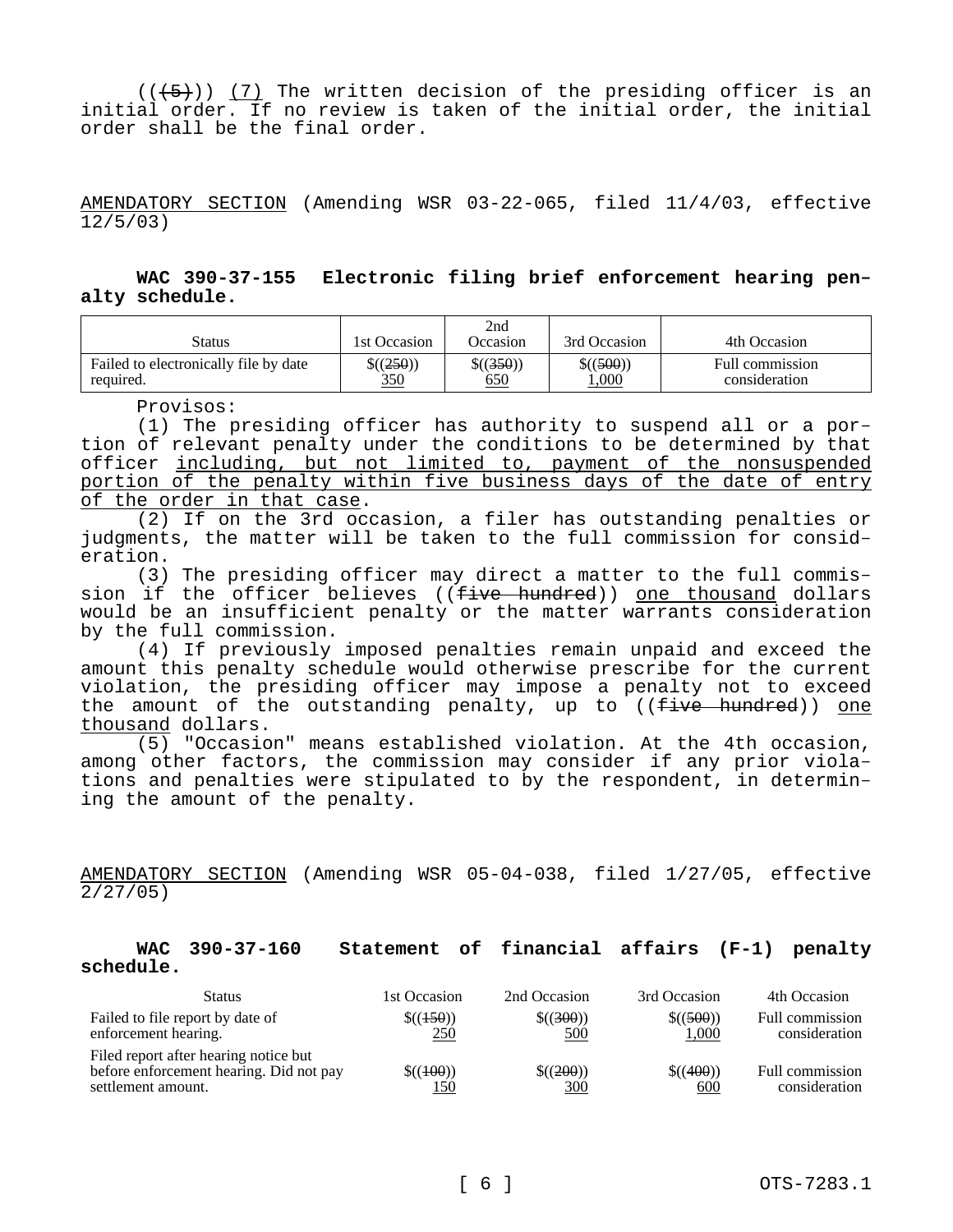| <b>Status</b>                                                                                                                                            | 1st Occasion                 | 2nd Occasion                     | 3rd Occasion                      | 4th Occasion                     |
|----------------------------------------------------------------------------------------------------------------------------------------------------------|------------------------------|----------------------------------|-----------------------------------|----------------------------------|
| Filed report after hearing notice but<br>before enforcement hearing. Provided<br>written explanation or appeared at the<br>hearing to explain mitigating |                              |                                  |                                   |                                  |
| circumstances. Did not pay settlement<br>amount.                                                                                                         | $$(0 - $100))$<br>$0 - $150$ | $$(100 - $200))$<br>$150 - $300$ | $$((200 - $400))$<br>$300 - $600$ | Full commission<br>consideration |

(1) The presiding officer has authority to suspend all or a portion of relevant penalty under the conditions to be determined by that officer including, but not limited to, payment of the nonsuspended portion of the penalty within five business days of the date of entry of the order in that case.

(2) If on the 3rd occasion, a filer has outstanding penalties or judgments, the matter will be taken to the full commission for consideration.

(3) The presiding officer may direct a matter to the full commission if the officer believes ((<del>five hundred</del>)) one thousand dollars would be an insufficient penalty or the matter warrants consideration by the full commission.

(4) If previously imposed penalties remain unpaid and exceed the amount this penalty schedule would otherwise prescribe for the current violation, the presiding officer may impose a penalty not to exceed the amount of the outstanding penalty, up to  $(($   $f$ ive hundred)) one thousand dollars.

(5) "Occasion" means established violation. At the 4th occasion, among other factors, the commission may consider if any prior violations and penalties were stipulated to by the respondent, in determining the amount of the penalty.

(6) Cases will automatically be scheduled before the full Commission for an enforcement action when the person:

(a) Was found in violation during a previous reporting peri $od((\tau))$  *i* 

(b) The violation remains in effect following any appeals( $(\tau)$ ); and

(c) The person has not filed the disclosure forms that were the subject of the prior violation at the time the current hearing notice is being sent.

AMENDATORY SECTION (Amending WSR 05-04-038, filed 1/27/05, effective 2/27/05)

#### **WAC 390-37-165 Candidate registration statement (C-1)/candidate statement of financial affairs (F-1) penalty schedule.**

| <b>Status</b>                                                                                           | 1st Occasion                           | 2nd Occasion                                        | 3rd Occasion                                | 4th Occasion                        |
|---------------------------------------------------------------------------------------------------------|----------------------------------------|-----------------------------------------------------|---------------------------------------------|-------------------------------------|
| Failed to file F-1 and/or C-1 by date<br>of enforcement hearing.                                        | $\$(450)$<br>250 per report            | $$(300) 500$ per report,<br>up to $\$((500))$ 1,000 | Full<br>commission<br>consideration         | Full<br>commission<br>consideration |
| Filed reports after hearing notice but<br>before enforcement hearing. Did not<br>pay settlement amount. | $\$(\theta\theta\))$<br>150 per report | \$(200)<br>$300$ per report                         | \$(400) 600<br>per report, up<br>to \$1,000 | Full<br>commission<br>consideration |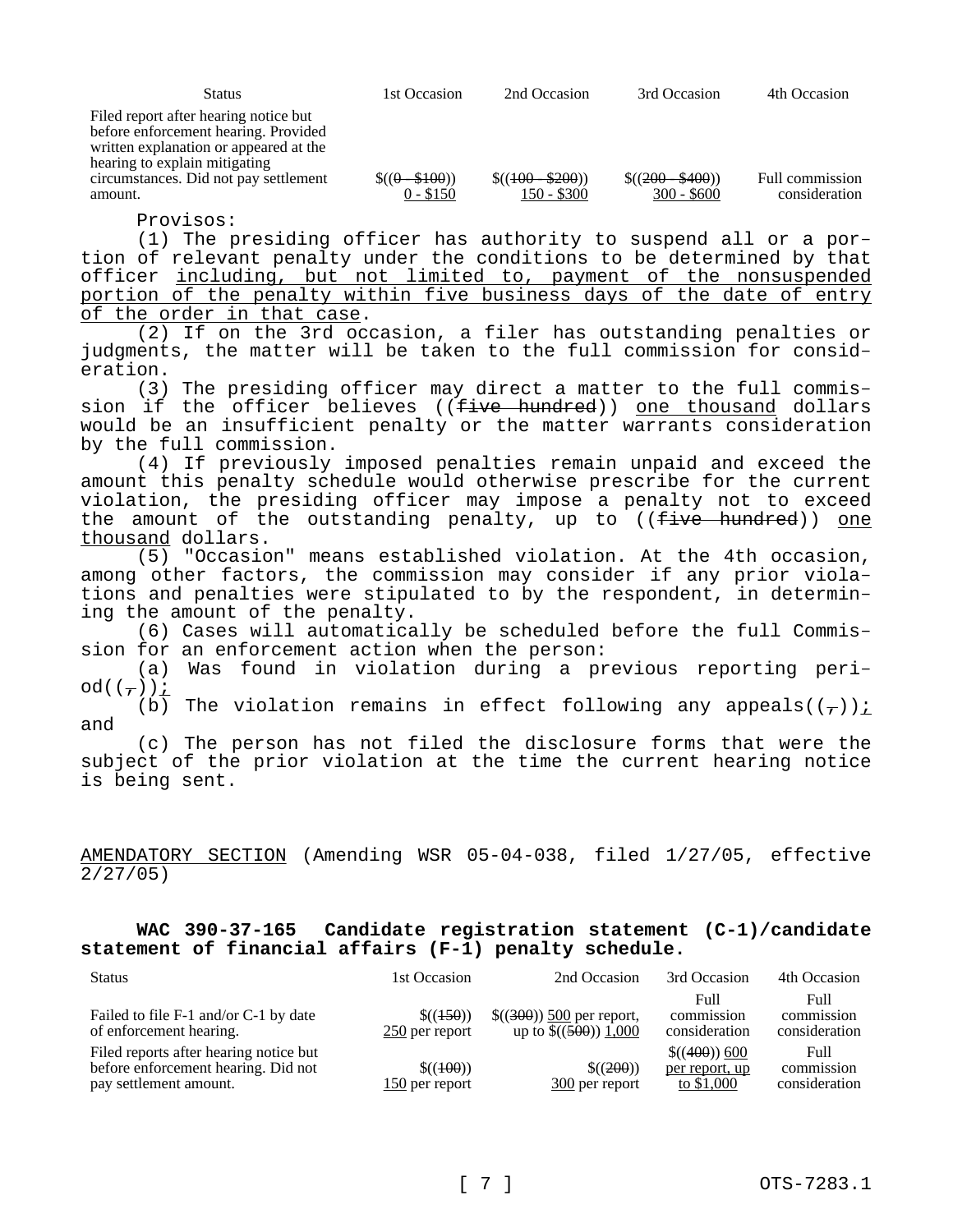| Status                                                               | 1st Occasion | 2nd Occasion | 3rd Occasion      | 4th Occasion |
|----------------------------------------------------------------------|--------------|--------------|-------------------|--------------|
| Filed report after hearing notice but<br>before enforcement hearing. |              |              |                   |              |
| Provided written explanation or                                      |              |              | $$((200 - $400))$ |              |

|                       |                         | $$((200 - $400))$ |               |
|-----------------------|-------------------------|-------------------|---------------|
|                       |                         | $300 - $600$ per  | Full          |
| $$(0 - $100))$        | $$(100 - $200))$        | report, up to     | commission    |
| $0 - $150$ per report | $150 - $300$ per report | \$1,000           | consideration |
|                       |                         |                   |               |

(1) The presiding officer has authority to suspend all or a portion of relevant penalty under the conditions to be determined by that officer.

(2) If on the 3rd occasion, a filer has outstanding penalties or judgments, the matter will be taken to the full commission for consideration including, but not limited to, payment of the nonsuspended portion of the penalty within five business days of the date of entry of the order in that case.

(3) The presiding officer may direct a matter to the full commission if the officer believes ((<del>five hundred</del>)) one thousand dollars would be an insufficient penalty or the matter warrants consideration by the full commission.

(4) If previously imposed penalties remain unpaid and exceed the amount this penalty schedule would otherwise prescribe for the current violation, the presiding officer may impose a penalty not to exceed the amount of the outstanding penalty, up to  $((\text{five hundred}))$  one thousand dollars.

(5) "Occasion" means established violation. At the 4th occasion, among other factors, the commission may consider if any prior violations and penalties were stipulated to by the respondent, in determining the amount of the penalty.

(6) Cases will automatically be scheduled before the full Commission for an enforcement action when the person:

(a) Was found in violation during a previous reporting peri $od((\tau))$  *i* 

(b) The violation remains in effect following any appeals( $(\tau)$ ); and

(c) The person has not filed the disclosure forms that were the subject of the prior violation at the time the current hearing notice is being sent.

AMENDATORY SECTION (Amending WSR 05-04-038, filed 1/27/05, effective 2/27/05)

**WAC 390-37-170 Lobbyist monthly expense report (L-2) penalty schedule.**

| <b>Status</b>                                                                                          | 1st Occasion                | 2nd Occasion          | 3rd Occasion       | 4th Occasion                     |
|--------------------------------------------------------------------------------------------------------|-----------------------------|-----------------------|--------------------|----------------------------------|
| Failed to file report by date of<br>enforcement hearing.                                               | \$(450)<br><u>250</u>       | \$(300)<br>500        | \$((500))<br>1,000 | Full commission<br>consideration |
| Filed report after hearing notice but<br>before enforcement hearing. Did not pay<br>settlement amount. | $\$(4\theta\theta))$<br>150 | \$(200)<br><u>300</u> | $\$(400)$<br>600   | Full commission<br>consideration |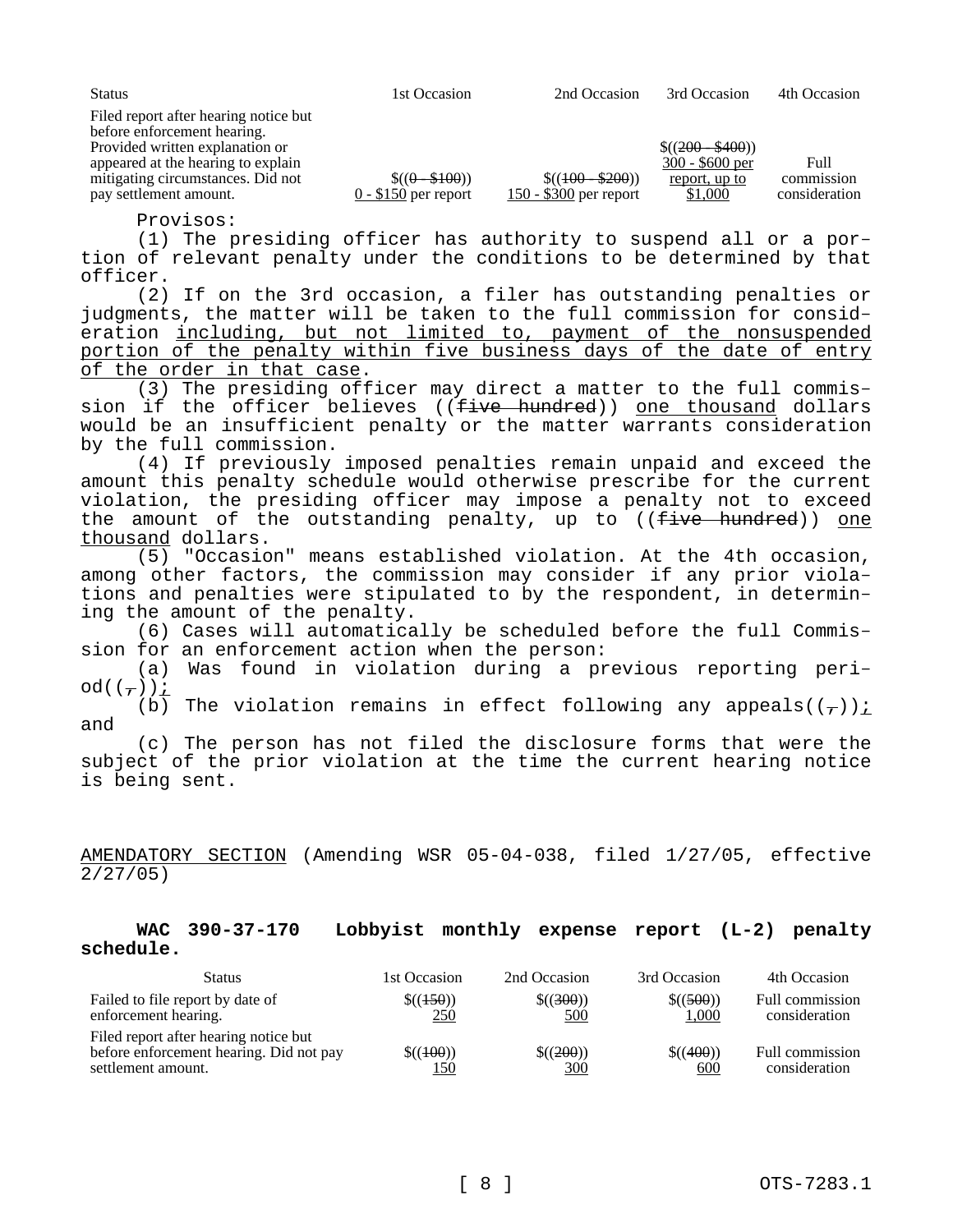| <b>Status</b>                                                                                                                                                                                     | 1st Occasion   | 2nd Occasion     | 3rd Occasion      | 4th Occasion    |
|---------------------------------------------------------------------------------------------------------------------------------------------------------------------------------------------------|----------------|------------------|-------------------|-----------------|
| Filed report after hearing notice but<br>before enforcement hearing. Provided<br>written explanation or appeared at the<br>hearing to explain mitigating<br>circumstances. Did not pay settlement | $$(0 - $100))$ | $$(100 - $200))$ | $$((200 - $400))$ | Full commission |
| amount.                                                                                                                                                                                           | $0 - $150$     | $0 - $300$       | $300 - $600$      | consideration   |

(1) The presiding officer has authority to suspend all or a portion of relevant penalty under the conditions to be determined by that officer including, but not limited to, payment of the nonsuspended portion of the penalty within five business days of the date of entry of the order in that case. Except in rare circumstances, the nonsuspended portion of the penalty will not be less than the original settlement offer.

(2) If on the 3rd occasion, a filer has outstanding penalties or judgments, the matter will be taken to the full commission for consideration.

(3) The presiding officer may direct a matter to the full commission if the officer believes ((five hundred)) one thousand dollars would be an insufficient penalty or the matter warrants consideration by the full commission.

(4) If previously imposed penalties remain unpaid and exceed the amount this penalty schedule would otherwise prescribe for the current violation, the presiding officer may impose a penalty not to exceed the amount of the outstanding penalty, up to ((five hundred)) one thousand dollars.

(5) "Occasion" means established violation. At the 4th occasion, among other factors, the commission may consider if any prior violations and penalties were stipulated to by the respondent, in determining the amount of the penalty.

(6) Cases will automatically be scheduled before the full Commission for an enforcement action when the person:

(a) Was found in violation during a previous reporting peri $od((\tau))$  *i* 

(b) The violation remains in effect following any appeals( $(\tau)$ ); and

(c) The person has not filed the disclosure forms that were the subject of the prior violation at the time the current hearing notice is being sent.

AMENDATORY SECTION (Amending WSR 05-04-038, filed 1/27/05, effective 2/27/05)

#### **WAC 390-37-175 Lobbyist employer report (L-3) penalty schedule.**

| <b>Status</b>                                                                                          | 1st Occasion                | 2nd Occasion     | 3rd Occasion       | 4th Occasion                     |
|--------------------------------------------------------------------------------------------------------|-----------------------------|------------------|--------------------|----------------------------------|
| Failed to file report by date of<br>enforcement hearing.                                               | $\$((450))$<br>250          | \$(300)<br>500   | \$((500))<br>1,000 | Full commission<br>consideration |
| Filed report after hearing notice but<br>before enforcement hearing. Did not pay<br>settlement amount. | $\$(4\theta\theta))$<br>150 | $\$(200)$<br>300 | $\$(400)$<br>600   | Full commission<br>consideration |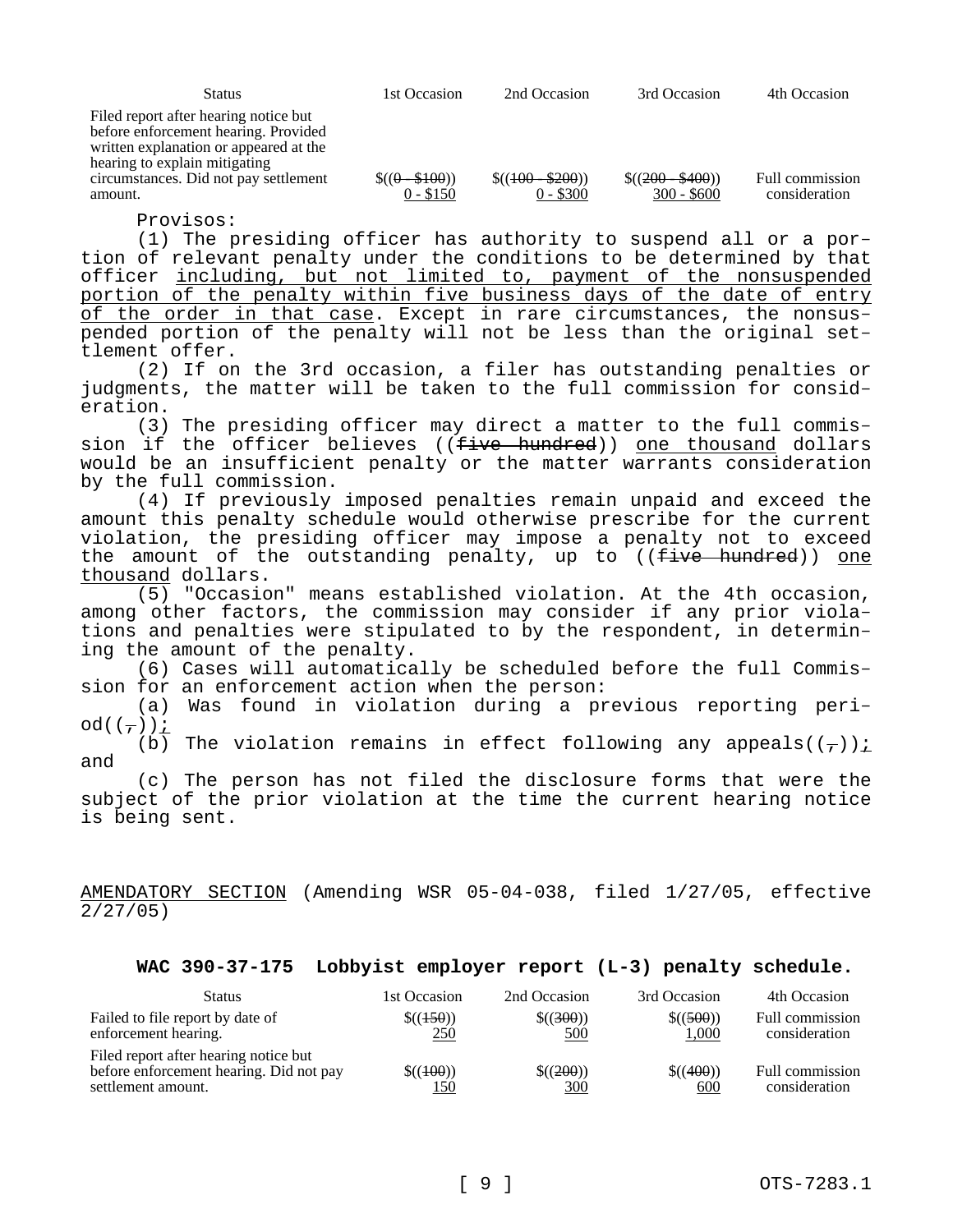| <b>Status</b>                                                                                                           | 1st Occasion   | 2nd Occasion     | 3rd Occasion     | 4th Occasion    |
|-------------------------------------------------------------------------------------------------------------------------|----------------|------------------|------------------|-----------------|
| Filed report after hearing notice but<br>before enforcement hearing. Provided<br>written explanation or appeared at the |                |                  |                  |                 |
| hearing to explain mitigating<br>circumstances. Did not pay settlement                                                  | $$(0 - $100))$ | $$(100 - $200))$ | $$(200 - $400))$ | Full commission |
| amount.                                                                                                                 | $0 - $150$     | $150 - $300$     | $300 - $600$     | consideration   |

(1) The presiding officer has authority to suspend all or a portion of relevant penalty under the conditions to be determined by that officer including, but not limited to, payment of the nonsuspended portion of the penalty within five business days of the date of entry of the order in that case.

(2) If on the 3rd occasion, a filer has outstanding penalties or judgments, the matter will be taken to the full commission for consideration.

(3) The presiding officer may direct a matter to the full commission if the officer believes ((<del>five hundred</del>)) one thousand dollars would be an insufficient penalty or the matter warrants consideration by the full commission.

(4) If previously imposed penalties remain unpaid and exceed the amount this penalty schedule would otherwise prescribe for the current violation, the presiding officer may impose a penalty not to exceed the amount of the outstanding penalty, up to  $(($   $f$ ive hundred)) one thousand dollars.

(5) "Occasion" means established violation. At the 4th occasion, among other factors, the commission may consider if any prior violations and penalties were stipulated to by the respondent, in determining the amount of the penalty.

(6) Cases will automatically be scheduled before the full Commission for an enforcement action when the person:

(a) Was found in violation during a previous reporting peri $od((\tau))$  *i* 

(b) The violation remains in effect following any appeals( $(\tau)$ ); and

(c) The person has not filed the disclosure forms that were the subject of the prior violation at the time the current hearing notice is being sent.

AMENDATORY SECTION (Amending WSR 13-05-014, filed 2/7/13, effective 3/10/13)

**WAC 390-37-182 Penalty factors.** (1) In assessing a penalty, the commission considers the purposes of chapter 42.17A RCW, including the public's right to know of the financing of political campaigns, lobbying and the financial affairs of elected officials and candidates as declared in the policy of RCW 42.17A.001; and, promoting compliance with the law. The commission also considers and applies RCW 42.17A.755 and may consider any of the additional factors described in subsection (3) of this section.

(2) Under RCW 42.17A.755, the commission:

(a) May waive a penalty for a first-time violation;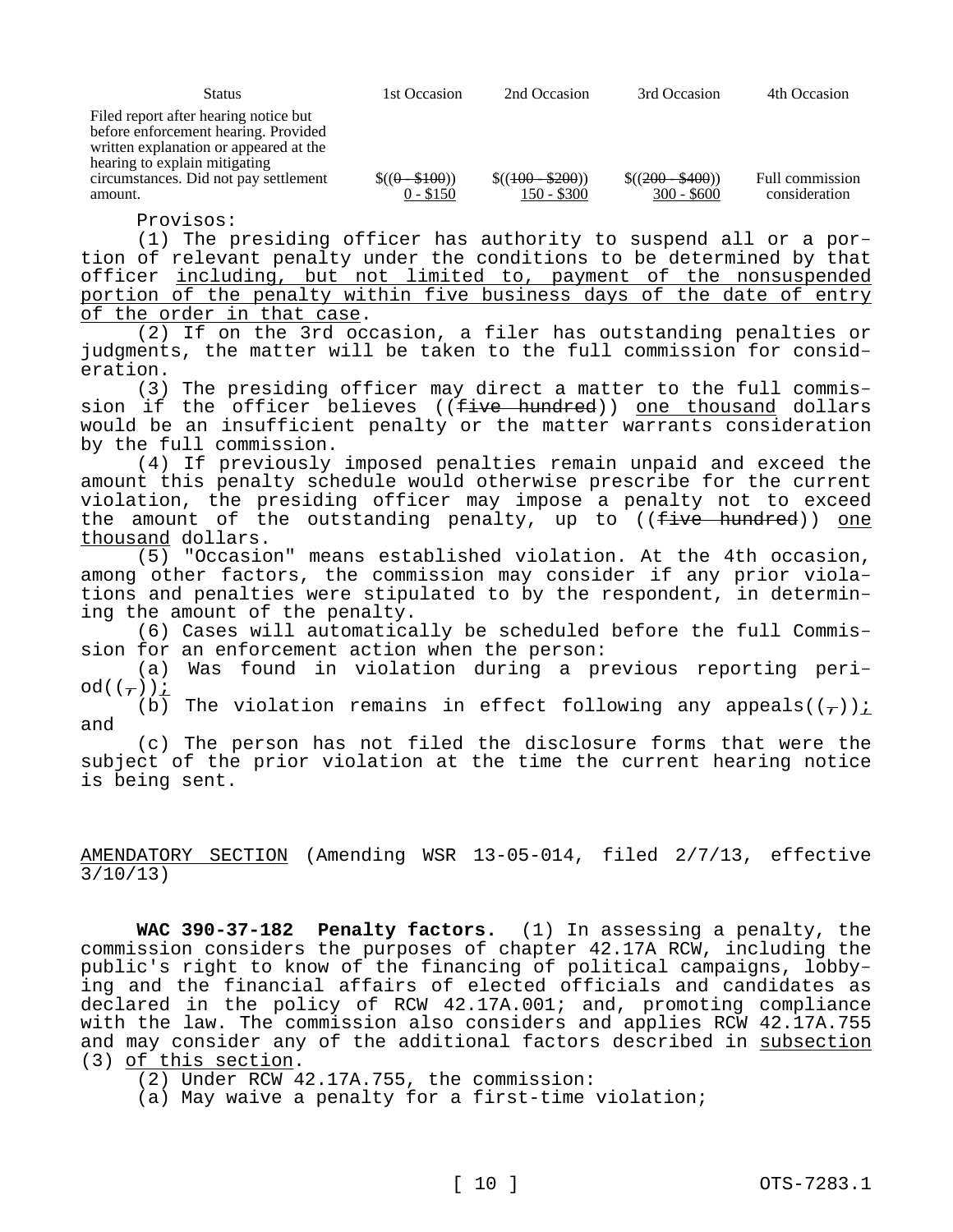(b) Shall assess a penalty for a second violation of the same rule by the same person or individual, regardless if the person or individual committed the violation for a different political committee;

(c) Shall assess successively increased penalties for succeeding violations of the same rule.

(3) In addition to the requirements of RCW 42.17A.755, the commission may consider the nature of the violation and any relevant circumstances, including the following factors:

(a) The respondent's compliance history, including whether the noncompliance was isolated or limited in nature, indicative of systematic or ((on-going)) ongoing problems, or part of a pattern of violations by the respondent, or in the case of a political committee or other entity, part of a pattern of violations by the respondent's officers, staff, principal decision makers, consultants, or sponsoring organization;

(b) The impact on the public, including whether the noncompliance deprived the public of timely or accurate information during a timesensitive period, or otherwise had a significant or material impact on the public;

(c) Sophistication of respondent( $\frac{1}{2}$  or respondent's organization, or size of campaign)) or the financing, staffing, or size of the respondent's campaign or organization;

(d) Amount of financial activity by the respondent during the statement period or election cycle;

(e) Whether the noncompliance resulted from a knowing or intentional effort to conceal, deceive or mislead, or violate the law or rule, or from collusive behavior;

(f) Whether the late or unreported activity was significant in amount or duration under the circumstances, including in proportion to the total amount of expenditures by the respondent in the campaign or statement period;

(g) Whether the respondent or ((anyone else benefitted)) any person, including an entity or organization, benefited politically or economically from the noncompliance;

(h) Personal emergency or illness of the respondent or member of his or her immediate family;

(i) Other emergencies such as fire, flood, or utility failure preventing filing;

(j) Commission staff or equipment error, including technical problems at the agency preventing or delaying electronic filing;

(k) The respondent's demonstrated good-faith uncertainty concerning staff guidance or instructions;

(l) Corrective action or other remedial measures initiated by respondent prior to enforcement action, or promptly taken when noncompliance brought to respondent's attention (e.g., filing missing reports, amending incomplete or inaccurate reports, returning prohibited or overlimit contributions);

 $((+1))$  (m) Whether the respondent is a first-time filer;

 $((+m))$  (n) Good faith efforts to comply, including consultation with commission staff prior to initiation of enforcement action and cooperation with commission staff during enforcement action, and a demonstrated wish to acknowledge and take responsibility for the violation;

 $((+n))$  (o) Penalties imposed in factually similar cases; and  $({-}$ 

 $(0, 0)$ ) (p) Other factors relevant to a particular case.

(4) The commission, and the presiding officer in brief adjudicative proceedings, may consider the factors in  $((+1) - (+3))$  subsec-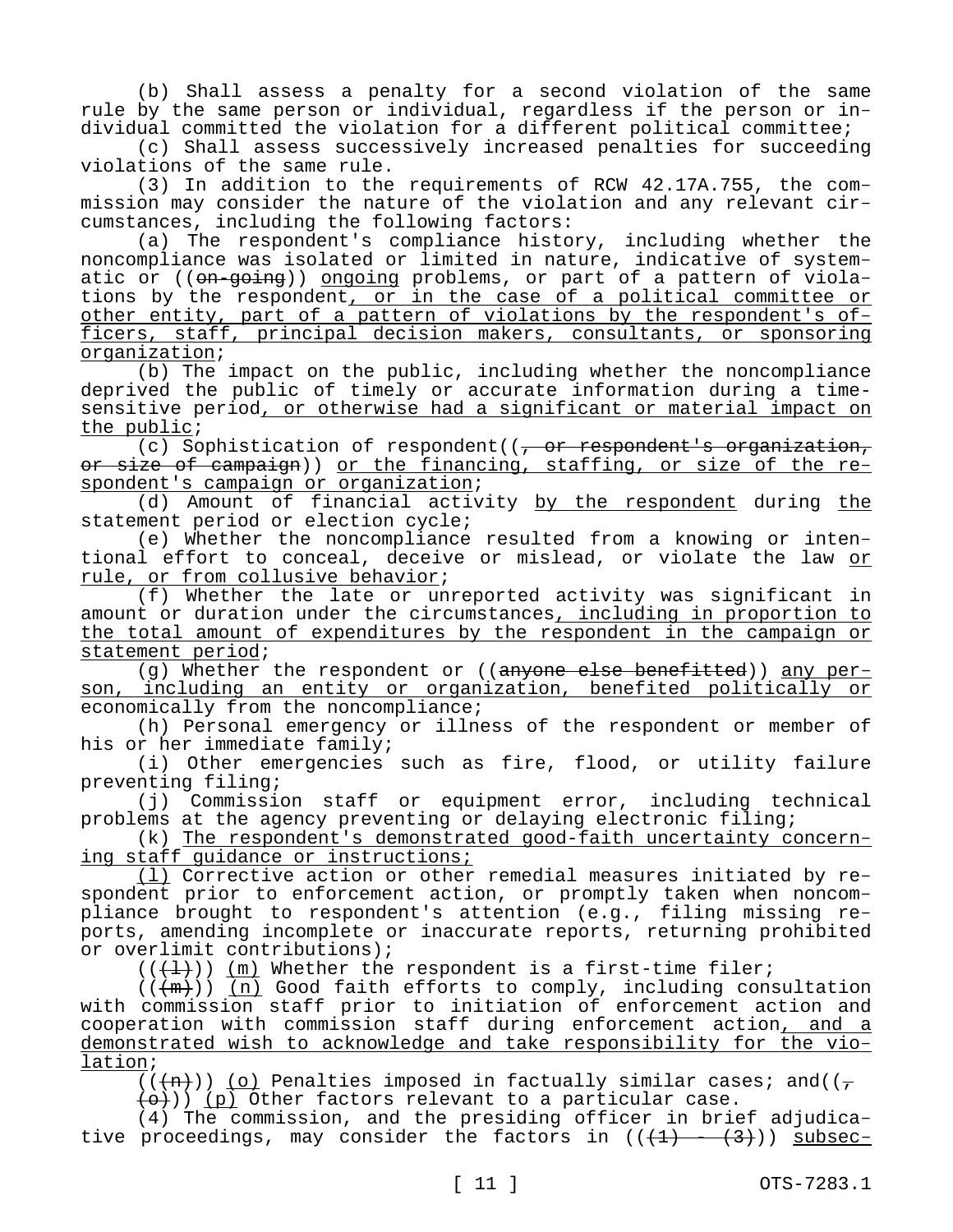tions (1) through (3) of this section in determining whether to suspend a portion or all of a penalty upon identified conditions, and whether to accept, reject, or modify a stipulated penalty amount recommended by the parties.

(5) The presiding officer in brief adjudicative proceedings may consider whether any of the factors in  $((+1) - (+3))$  subsections (1) through (3) of this section are factors that warrant directing a case to the full commission.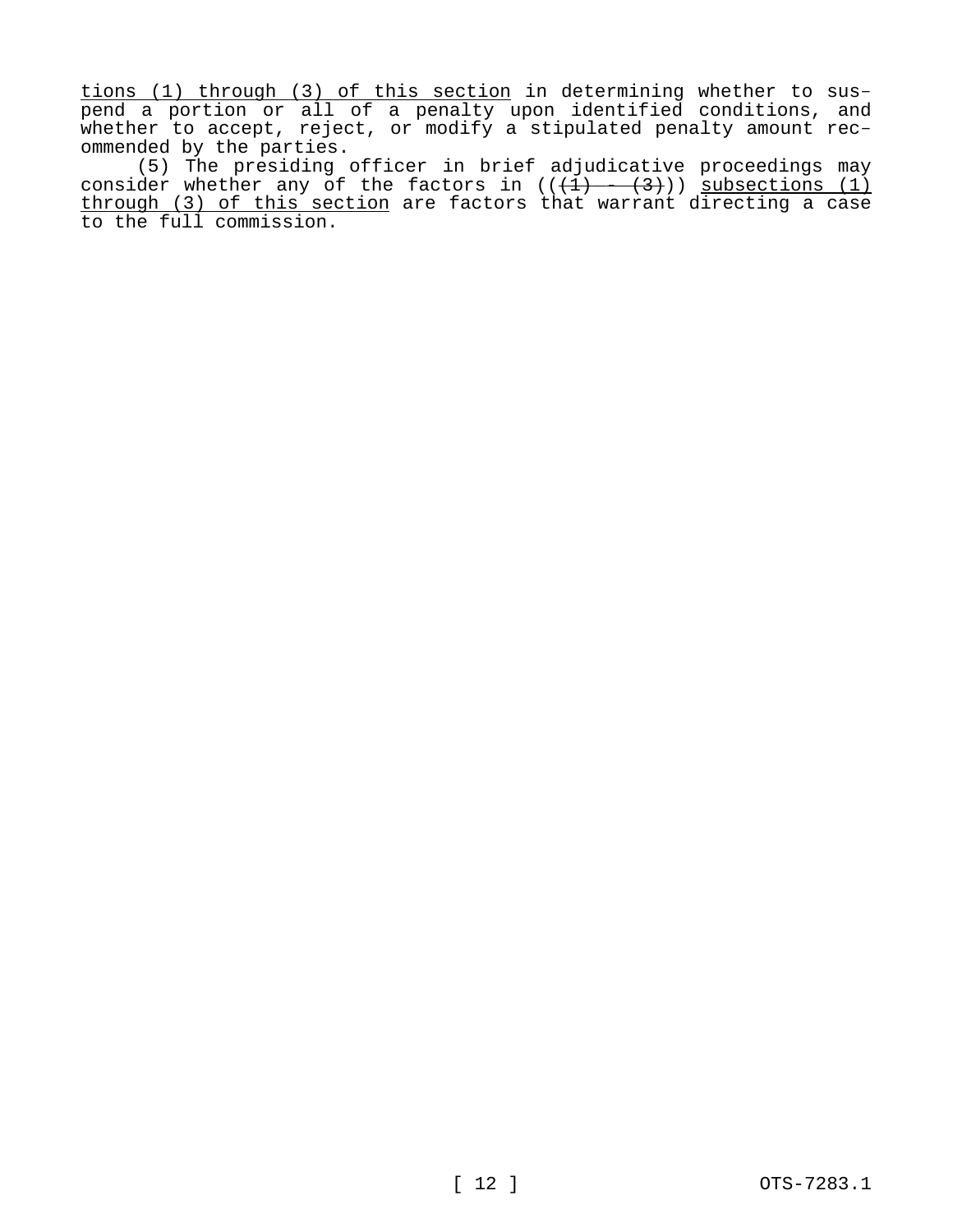AMENDATORY SECTION (Amending WSR 12-03-002, filed 1/4/12, effective  $2/4/12$ 

**WAC 390-37-030 Enforcement procedures—Citizen complaints filed with the commission.** (1) When a citizen complaint has been filed with the agency pursuant to WAC 390-37-040, neither the complainant nor any other person shall have special standing to participate or intervene in the investigation or consideration of the complaint by the commission. However, the staff shall give notice to the complainant of any open commission hearings on the matter and the complainant may be called as a witness in any enforcement hearing or investigative proceeding. The presiding officer has the discretion to allow comment by a person other than the respondent during the consideration of a complaint by the commission. Any person who wishes to comment should notify staff at least three business days before the proceeding.

(2) The complainant or any other person may submit documentary evidence and/or written factual or legal statements to the staff at any time up to and including the fifth calendar day before the date of any enforcement hearing or proceeding.

(3) A person not satisfied with the dismissal of a complaint by the commission or its executive director may pursue an appropriate remedy under RCW 42.17A.765(4).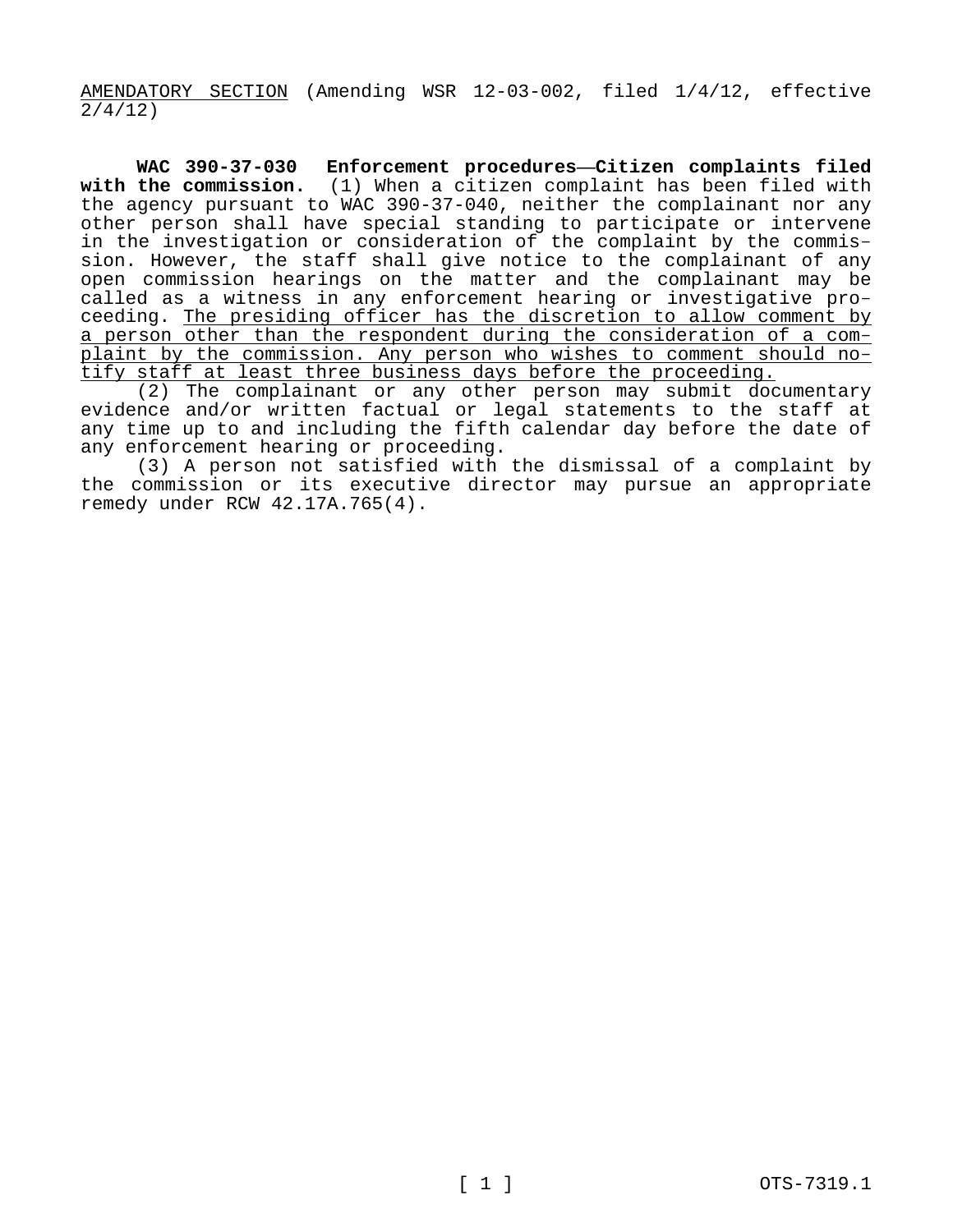**WAC 390-32-030 Complaint((s)) publication—Fair Campaign Practices Code—Alternative to investigation or adjudicative proceeding.**  (1) Written and signed complaints alleging a violation of one or more specific provisions of ((the Fair Campaign Practices Code for candidates and political committees (WAC 390-32-010))) WAC 390-32-010. The Fair Campaign Practices Code may be submitted to the ((public disclosure)) commission by any person.

 $((+2)$  Upon)) (a) Subject to the limitations in subsection (4) of this section, upon receipt of a complaint under subsection (1) of this section, the executive director shall forward a copy of the complaint to the ((complainee)) respondent within twenty-four hours, accompanied by a request for a response to the complaint returned within five days from the date of mailing.

 $((+3))$  (b) Upon receipt of ((the complainee's)) any response, the executive director shall forward a copy of the response to the complainant. A copy of the complaint and the response shall be sent to news media at the expiration of the five days for response. The complaint and the response shall be available at the commission office for public inspection and copying. If ((the complainee does not respond)) no response is received within five days, the complaint shall be made public without a response.

(c) The commission will not issue comments or opinions about complaints or responses received under this subsection.

(2) As provided by WAC 390-37-055, and considering the factors set forth in WAC 390-37-056, the executive director may authorize the processing of a complaint alleging violations of chapter 42.17A RCW or Title 390 WAC according to the complaint publication process provided in this section.

(a) Subject to the limitations in subsection (4) of this section, upon receipt of a complaint authorized by the executive director for processing under this subsection, the executive director shall forward a copy of the complaint to the respondent, accompanied by a request for a response to the complaint to be returned within five days from the date of mailing.

(b) Complaints authorized by the executive director for processing under this subsection shall be forwarded to the respondent within ten business days of receipt, or eight days prior to the date that ballots must be available under RCW 29A.40.070(1), whichever is earlier.

(c) Upon receipt of any response, the executive director shall forward a copy of the response to the complainant. A copy of the complaint and the response shall be sent to news media at the expiration of the five days for response. The complaint and the response shall be available at the commission office for public inspection and copying. If no response is received within five days, the complaint shall be made public without a response.

(d) Except as provided under (a) or (b) of this subsection, the publication of complaints or responses under this subsection shall constitute the final disposition of complaints authorized by the executive director for processing under this section.

(3) Following the processing of a complaint under subsection (2) of this section, the executive director shall review the complaint and any response received. Whenever a complaint and response indicate that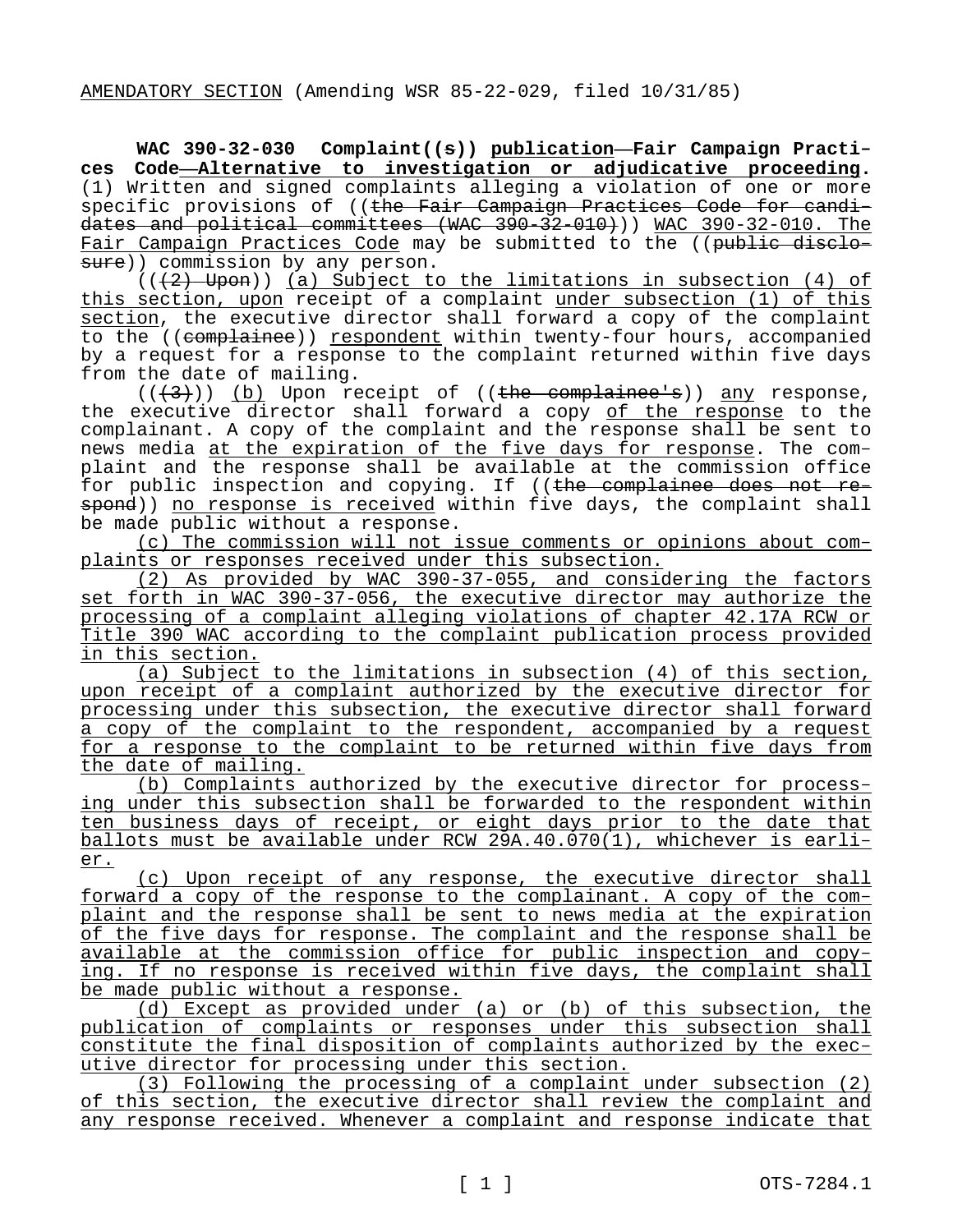a material violation of chapter 42.17A RCW may have occurred and/or the respondent may not be in substantial compliance with the relevant statutes and rules, considering the factors set forth in WAC 390-37-056, the executive director may:

(a) Dispose of the complaint through an additional alternative response as provided in WAC 390-37-055; or

(b) Direct a formal investigation be conducted.

(4) The commission will make no attempt to secure a reply to and will make no public release of complaints received within eight days of ((an election)) the date that ballots must be mailed to voters under RCW 29A.40.070(1).

(5) ((The commission will not issue comments or opinions about complaints or responses.

(6) In the absence of any contrary intention as expressed by the complainant,)) <u>T</u>he filing of a complaint with the commission <u>under</u> this section or any provision of chapter 390-37 WAC constitutes implied consent to have the complainant's identity disclosed.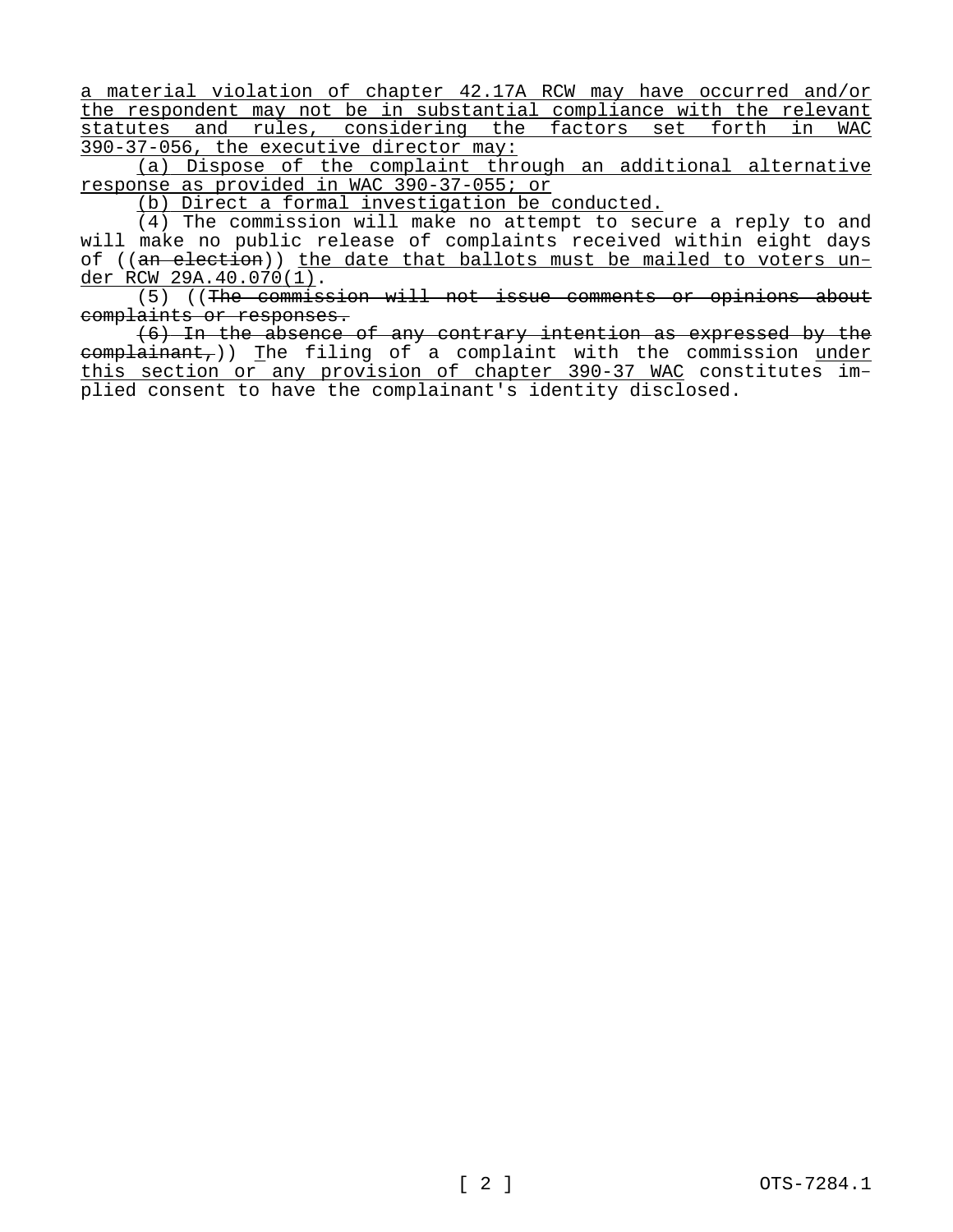|                                                                                                                                                                                                                                                                                                                                                                                                                                                                                                                                                                                                                                                                                                                                                                                                                                                                                                                                        | <b>PROPOSED RULE MAKING</b>                                                                                                                                                                |                                                                                                                                                                                                                                                             | <b>CR-102 (June 2012)</b><br>(Implements RCW 34.05.320)<br>Do NOT use for expedited rule making                             |  |
|----------------------------------------------------------------------------------------------------------------------------------------------------------------------------------------------------------------------------------------------------------------------------------------------------------------------------------------------------------------------------------------------------------------------------------------------------------------------------------------------------------------------------------------------------------------------------------------------------------------------------------------------------------------------------------------------------------------------------------------------------------------------------------------------------------------------------------------------------------------------------------------------------------------------------------------|--------------------------------------------------------------------------------------------------------------------------------------------------------------------------------------------|-------------------------------------------------------------------------------------------------------------------------------------------------------------------------------------------------------------------------------------------------------------|-----------------------------------------------------------------------------------------------------------------------------|--|
| <b>Agency:</b> Public Disclosure Commission                                                                                                                                                                                                                                                                                                                                                                                                                                                                                                                                                                                                                                                                                                                                                                                                                                                                                            |                                                                                                                                                                                            |                                                                                                                                                                                                                                                             |                                                                                                                             |  |
|                                                                                                                                                                                                                                                                                                                                                                                                                                                                                                                                                                                                                                                                                                                                                                                                                                                                                                                                        | X Preproposal Statement of Inquiry was filed as WSR 13-03-082; or<br>Expedited Rule Making--Proposed notice was filed as WSR<br>Proposal is exempt under RCW 34.05.310(4) or 34.05.330(1). | ; or                                                                                                                                                                                                                                                        | X Original Notice<br>Supplemental Notice to WSR<br>Continuance of WSR                                                       |  |
| Director                                                                                                                                                                                                                                                                                                                                                                                                                                                                                                                                                                                                                                                                                                                                                                                                                                                                                                                               |                                                                                                                                                                                            |                                                                                                                                                                                                                                                             | Title of rule and other identifying information: (Describe Subject) WAC 390-12-200 Public disclosure commission - Executive |  |
| Hearing location(s):<br>711 Capitol Way, Rm 206<br>Olympia, Washington                                                                                                                                                                                                                                                                                                                                                                                                                                                                                                                                                                                                                                                                                                                                                                                                                                                                 |                                                                                                                                                                                            | Submit written comments to:<br>Name: Lori Anderson<br>Address: P O Box 40908, Olympia, WA 98504-0908 (mail)<br>711 Capitol Way, Rm. 206, Olympia, WA (physical)<br>e-mail lori.anderson@pdc.wa.gov<br>by (date) September 16, 2015<br>(360) 753-1112<br>fax |                                                                                                                             |  |
|                                                                                                                                                                                                                                                                                                                                                                                                                                                                                                                                                                                                                                                                                                                                                                                                                                                                                                                                        | Date: September 24, 2015 Time: 9:30 AM                                                                                                                                                     |                                                                                                                                                                                                                                                             |                                                                                                                             |  |
| (Note: This is <b>NOT</b> the effective date)                                                                                                                                                                                                                                                                                                                                                                                                                                                                                                                                                                                                                                                                                                                                                                                                                                                                                          | Date of intended adoption: September 24, 2015                                                                                                                                              | Assistance for persons with disabilities: Contact<br><b>Jana Greer</b> by telephone<br>or (360) 586-0544<br>TTY (                                                                                                                                           |                                                                                                                             |  |
| Purpose of the proposal and its anticipated effects, including any changes in existing rules: Better clarify the duties delegated<br>to the executive director by the commission. Also authorizes the director to determine when a complaint may be disposed of<br>through an alternative resolution rather than the adjudicative process (see WSR 15-17-133).<br>Reasons supporting proposal: The existing rule does not clearly state the duties of the executive director. The proposed<br>amendment better informs the public what the executive director's duties are. Furthermore, authorizing the executive director to<br>determine when a complaint may be resolved through an alternative response instead of enforcement procedures contained in the<br>Administrative Procedures Act is a more efficient use of commission resources and is intended to expedite resolution of the<br>complaints filed with the commission |                                                                                                                                                                                            |                                                                                                                                                                                                                                                             |                                                                                                                             |  |
|                                                                                                                                                                                                                                                                                                                                                                                                                                                                                                                                                                                                                                                                                                                                                                                                                                                                                                                                        | Statutory authority for adoption: RCW 42.17A.110(1)                                                                                                                                        |                                                                                                                                                                                                                                                             | Statute being implemented: RCW 42.17A.110(2)                                                                                |  |
| Is rule necessary because of a:<br>Federal Law?<br><b>Federal Court Decision?</b><br><b>State Court Decision?</b><br>If yes, CITATION:                                                                                                                                                                                                                                                                                                                                                                                                                                                                                                                                                                                                                                                                                                                                                                                                 | Yes<br>No<br><b>No</b><br>Yes<br>Yes<br>No                                                                                                                                                 |                                                                                                                                                                                                                                                             | <b>CODE REVISER USE ONLY</b><br>OFFICE OF THE CODE REVISER<br><b>STATE OF WASHINGTON</b><br><b>FILED</b>                    |  |
| <b>DATE</b> August 17, 2015                                                                                                                                                                                                                                                                                                                                                                                                                                                                                                                                                                                                                                                                                                                                                                                                                                                                                                            |                                                                                                                                                                                            |                                                                                                                                                                                                                                                             | DATE: August 19, 2015<br>TIME: 11:54 AM                                                                                     |  |
| <b>NAME</b> (type or print) Lori Anderson                                                                                                                                                                                                                                                                                                                                                                                                                                                                                                                                                                                                                                                                                                                                                                                                                                                                                              |                                                                                                                                                                                            |                                                                                                                                                                                                                                                             | <b>WSR 15-17-134</b>                                                                                                        |  |
| <b>SIGNATURE</b>                                                                                                                                                                                                                                                                                                                                                                                                                                                                                                                                                                                                                                                                                                                                                                                                                                                                                                                       | Sin anderson                                                                                                                                                                               |                                                                                                                                                                                                                                                             |                                                                                                                             |  |
|                                                                                                                                                                                                                                                                                                                                                                                                                                                                                                                                                                                                                                                                                                                                                                                                                                                                                                                                        | <b>TITLE</b> Communications $&$ Training Officer                                                                                                                                           |                                                                                                                                                                                                                                                             |                                                                                                                             |  |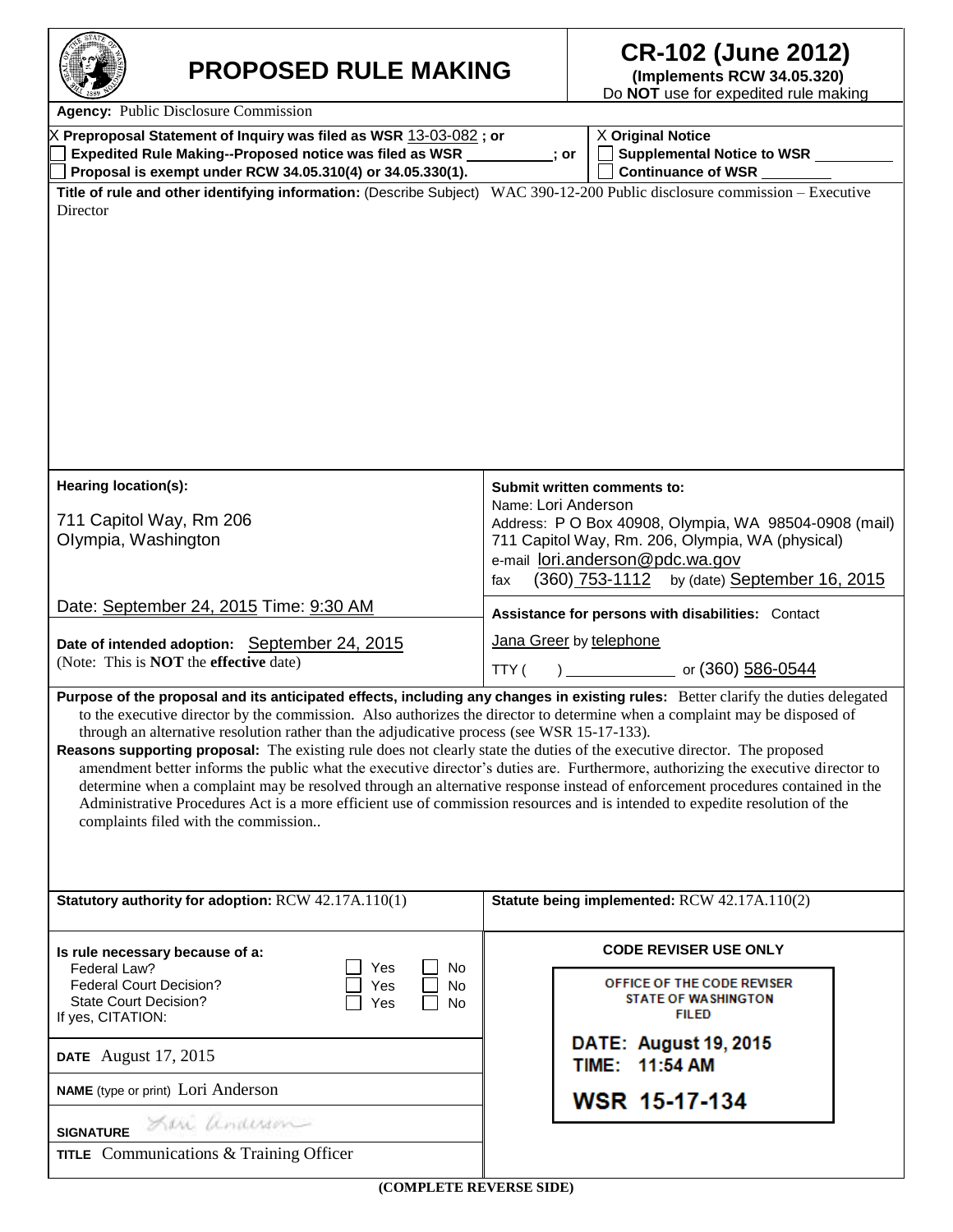| Agency comments or recommendations, if any, as to statutory language, implementation, enforcement, and fiscal                                                                                                                                                                                                                                                                                                                                                                                                                                                                                                                     |                                                                                                                                                                                                                            |                   |  |  |  |
|-----------------------------------------------------------------------------------------------------------------------------------------------------------------------------------------------------------------------------------------------------------------------------------------------------------------------------------------------------------------------------------------------------------------------------------------------------------------------------------------------------------------------------------------------------------------------------------------------------------------------------------|----------------------------------------------------------------------------------------------------------------------------------------------------------------------------------------------------------------------------|-------------------|--|--|--|
| matters:                                                                                                                                                                                                                                                                                                                                                                                                                                                                                                                                                                                                                          |                                                                                                                                                                                                                            |                   |  |  |  |
| No increased costs to the agency are expected.                                                                                                                                                                                                                                                                                                                                                                                                                                                                                                                                                                                    |                                                                                                                                                                                                                            |                   |  |  |  |
|                                                                                                                                                                                                                                                                                                                                                                                                                                                                                                                                                                                                                                   |                                                                                                                                                                                                                            |                   |  |  |  |
|                                                                                                                                                                                                                                                                                                                                                                                                                                                                                                                                                                                                                                   |                                                                                                                                                                                                                            |                   |  |  |  |
|                                                                                                                                                                                                                                                                                                                                                                                                                                                                                                                                                                                                                                   |                                                                                                                                                                                                                            |                   |  |  |  |
|                                                                                                                                                                                                                                                                                                                                                                                                                                                                                                                                                                                                                                   |                                                                                                                                                                                                                            |                   |  |  |  |
|                                                                                                                                                                                                                                                                                                                                                                                                                                                                                                                                                                                                                                   |                                                                                                                                                                                                                            |                   |  |  |  |
| Name of proponent: (person or organization)                                                                                                                                                                                                                                                                                                                                                                                                                                                                                                                                                                                       |                                                                                                                                                                                                                            | Private<br>Public |  |  |  |
|                                                                                                                                                                                                                                                                                                                                                                                                                                                                                                                                                                                                                                   |                                                                                                                                                                                                                            | Governmental      |  |  |  |
| Name of agency personnel responsible for:                                                                                                                                                                                                                                                                                                                                                                                                                                                                                                                                                                                         |                                                                                                                                                                                                                            |                   |  |  |  |
| Name                                                                                                                                                                                                                                                                                                                                                                                                                                                                                                                                                                                                                              | <b>Office Location</b>                                                                                                                                                                                                     | Phone             |  |  |  |
| Drafting Lori Anderson                                                                                                                                                                                                                                                                                                                                                                                                                                                                                                                                                                                                            | 711 Capitol Way, Room 206, Olympia, WA 98504                                                                                                                                                                               | $(360)$ 664-2737  |  |  |  |
| ImplementationChair, Public Disclosure Comm                                                                                                                                                                                                                                                                                                                                                                                                                                                                                                                                                                                       | 711 Capitol Way, Room 206, Olympia, WA 98504                                                                                                                                                                               | $(360)$ 664-2737  |  |  |  |
| EnforcementChair, Public Disclosure Comm.                                                                                                                                                                                                                                                                                                                                                                                                                                                                                                                                                                                         | 711 Capitol Way, Room 206, Olympia, WA 98504                                                                                                                                                                               | $(306)$ 586-1042  |  |  |  |
|                                                                                                                                                                                                                                                                                                                                                                                                                                                                                                                                                                                                                                   | Has a small business economic impact statement been prepared under chapter 19.85 RCW or has a school district                                                                                                              |                   |  |  |  |
| fiscal impact statement been prepared under section 1, chapter 210, Laws of 2012?                                                                                                                                                                                                                                                                                                                                                                                                                                                                                                                                                 |                                                                                                                                                                                                                            |                   |  |  |  |
|                                                                                                                                                                                                                                                                                                                                                                                                                                                                                                                                                                                                                                   | Yes. Attach copy of small business economic impact statement or school district fiscal impact statement.                                                                                                                   |                   |  |  |  |
|                                                                                                                                                                                                                                                                                                                                                                                                                                                                                                                                                                                                                                   |                                                                                                                                                                                                                            |                   |  |  |  |
| A copy of the statement may be obtained by contacting:<br>Name:                                                                                                                                                                                                                                                                                                                                                                                                                                                                                                                                                                   |                                                                                                                                                                                                                            |                   |  |  |  |
| Address:                                                                                                                                                                                                                                                                                                                                                                                                                                                                                                                                                                                                                          |                                                                                                                                                                                                                            |                   |  |  |  |
|                                                                                                                                                                                                                                                                                                                                                                                                                                                                                                                                                                                                                                   |                                                                                                                                                                                                                            |                   |  |  |  |
|                                                                                                                                                                                                                                                                                                                                                                                                                                                                                                                                                                                                                                   |                                                                                                                                                                                                                            |                   |  |  |  |
| phone (                                                                                                                                                                                                                                                                                                                                                                                                                                                                                                                                                                                                                           |                                                                                                                                                                                                                            |                   |  |  |  |
| fax                                                                                                                                                                                                                                                                                                                                                                                                                                                                                                                                                                                                                               |                                                                                                                                                                                                                            |                   |  |  |  |
| e-mail                                                                                                                                                                                                                                                                                                                                                                                                                                                                                                                                                                                                                            |                                                                                                                                                                                                                            |                   |  |  |  |
| X No. Explain why no statement was prepared.                                                                                                                                                                                                                                                                                                                                                                                                                                                                                                                                                                                      |                                                                                                                                                                                                                            |                   |  |  |  |
|                                                                                                                                                                                                                                                                                                                                                                                                                                                                                                                                                                                                                                   |                                                                                                                                                                                                                            |                   |  |  |  |
|                                                                                                                                                                                                                                                                                                                                                                                                                                                                                                                                                                                                                                   | The implementation of these rule amendments has minimal impact on small businesses. The PDC is not subject to the<br>requirement to prepare a school district fiscal impact statement, per RCWs 28A.305.135 and 34.05.320. |                   |  |  |  |
|                                                                                                                                                                                                                                                                                                                                                                                                                                                                                                                                                                                                                                   |                                                                                                                                                                                                                            |                   |  |  |  |
|                                                                                                                                                                                                                                                                                                                                                                                                                                                                                                                                                                                                                                   |                                                                                                                                                                                                                            |                   |  |  |  |
|                                                                                                                                                                                                                                                                                                                                                                                                                                                                                                                                                                                                                                   |                                                                                                                                                                                                                            |                   |  |  |  |
|                                                                                                                                                                                                                                                                                                                                                                                                                                                                                                                                                                                                                                   |                                                                                                                                                                                                                            |                   |  |  |  |
| Is a cost-benefit analysis required under RCW 34.05.328?                                                                                                                                                                                                                                                                                                                                                                                                                                                                                                                                                                          |                                                                                                                                                                                                                            |                   |  |  |  |
| A preliminary cost-benefit analysis may be obtained by contacting:<br>_∣ Yes                                                                                                                                                                                                                                                                                                                                                                                                                                                                                                                                                      |                                                                                                                                                                                                                            |                   |  |  |  |
| Name:                                                                                                                                                                                                                                                                                                                                                                                                                                                                                                                                                                                                                             |                                                                                                                                                                                                                            |                   |  |  |  |
| Address:                                                                                                                                                                                                                                                                                                                                                                                                                                                                                                                                                                                                                          |                                                                                                                                                                                                                            |                   |  |  |  |
|                                                                                                                                                                                                                                                                                                                                                                                                                                                                                                                                                                                                                                   |                                                                                                                                                                                                                            |                   |  |  |  |
|                                                                                                                                                                                                                                                                                                                                                                                                                                                                                                                                                                                                                                   |                                                                                                                                                                                                                            |                   |  |  |  |
| $\begin{tabular}{l} phone ( & ) \underline{\hspace{1cm}} \underline{\hspace{1cm}} \underline{\hspace{1cm}} \underline{\hspace{1cm}} \underline{\hspace{1cm}} \underline{\hspace{1cm}} \underline{\hspace{1cm}} \underline{\hspace{1cm}} \underline{\hspace{1cm}} \underline{\hspace{1cm}} \underline{\hspace{1cm}} \underline{\hspace{1cm}} \underline{\hspace{1cm}} \underline{\hspace{1cm}} \underline{\hspace{1cm}} \underline{\hspace{1cm}} \underline{\hspace{1cm}} \underline{\hspace{1cm}} \underline{\hspace{1cm}} \underline{\hspace{1cm}} \underline{\hspace{1cm}} \underline{\hspace{1cm}} \underline{\hspace{1cm}} \$ |                                                                                                                                                                                                                            |                   |  |  |  |
| e-mail                                                                                                                                                                                                                                                                                                                                                                                                                                                                                                                                                                                                                            |                                                                                                                                                                                                                            |                   |  |  |  |
| x No: Please explain:                                                                                                                                                                                                                                                                                                                                                                                                                                                                                                                                                                                                             |                                                                                                                                                                                                                            |                   |  |  |  |
|                                                                                                                                                                                                                                                                                                                                                                                                                                                                                                                                                                                                                                   |                                                                                                                                                                                                                            |                   |  |  |  |
| The PDC is not an agency listed in subsection (5)(a)(i) of RCW 34.05.328. Further, the PDC does not voluntarily make that<br>section applicable to the adoption of these rules pursuant to subsection (5)(a)(ii) and to date, the joint administrative rules                                                                                                                                                                                                                                                                                                                                                                      |                                                                                                                                                                                                                            |                   |  |  |  |
| review committee has not made the section applicable to the adoption of these rules.                                                                                                                                                                                                                                                                                                                                                                                                                                                                                                                                              |                                                                                                                                                                                                                            |                   |  |  |  |